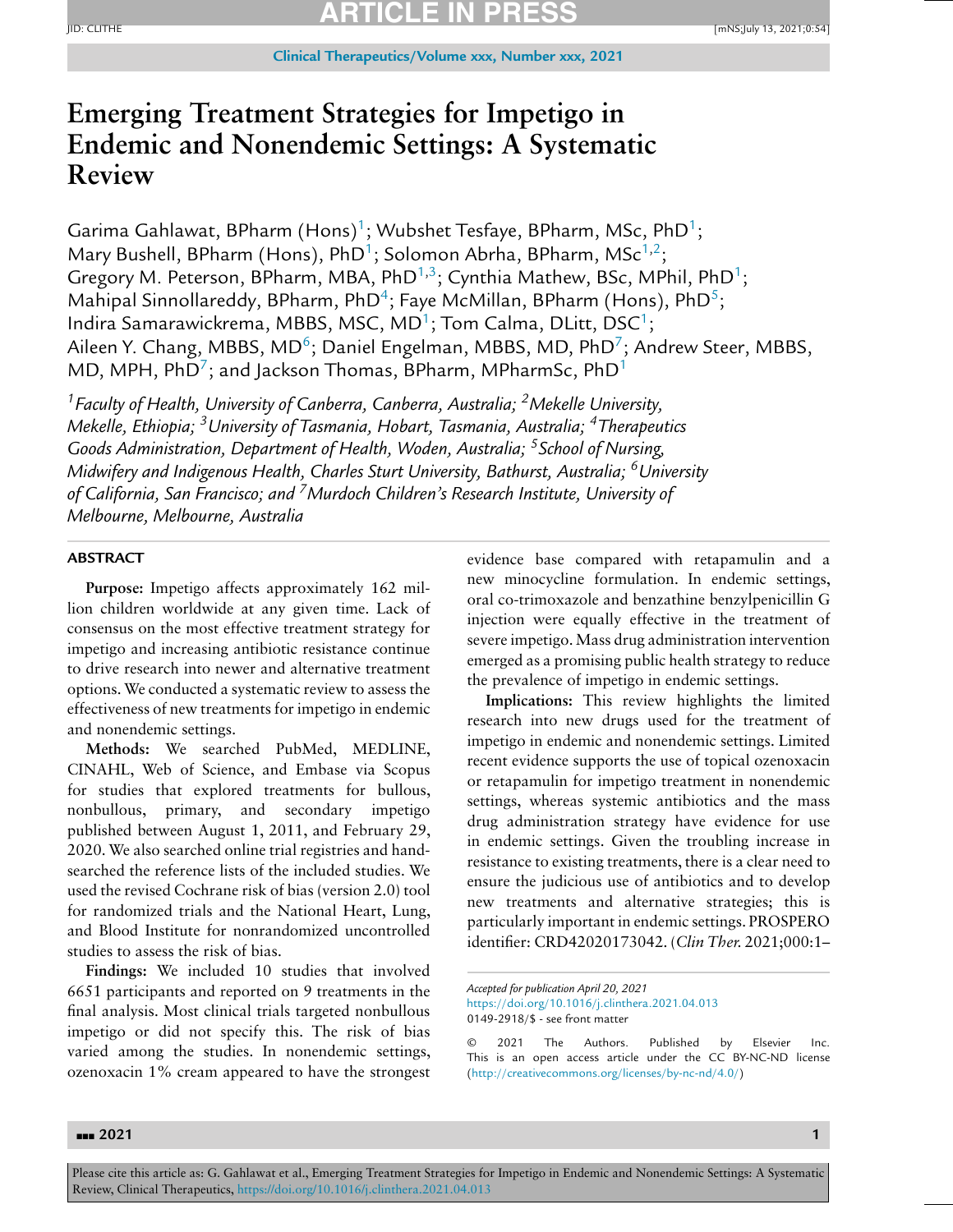### **Clinical Therapeutics**

21.) © 2021 The Authors. Published by Elsevier Inc. This is an open access article under the CC BY-NC-ND license [\(http://creativecommons.org/licenses/by](http://creativecommons.org/licenses/by-nc-nd/4.0/) $nc\text{-}nd/4.0/$ 

**Keywords:** drug therapy, group A *Streptococcus*, impetigo, MDA, RCT, *Staphylococcus aureus*, systematic review.

### **INTRODUCTION**

Impetigo is a highly contagious, superficial bacterial skin infection that most commonly occurs in children 2 to 5 years of age typically because of damage to the cutaneous barrier.<sup>1,2</sup> It is classified as a primary infection with direct bacterial invasion or a secondary infection (eg, in association with scabies or eczema). $3-5$ Impetigo clinically presents as a bullous or nonbullous type[.4](#page-18-0) Nonbullous impetigo is the most common form of impetigo and is caused by *Staphylococcus aureus* in 80% of cases and group A β-hemolytic *Streptococcus* alone or in combination with *S aureus* in the remainder.<sup>1,4</sup> Bullous impetigo is almost exclusively caused by *S aureus.*[1,6](#page-18-0)

An estimate of 162 million children globally experience impetigo at any given time.<sup>7</sup> There is a disproportionately high prevalence reported in Indigenous Australian children[.7](#page-18-0) Almost half of the Aboriginal children (45%) in the northern regions of Australia have impetigo at any time, equaling approximately 16,000 children[.7](#page-18-0) An estimated approximately twothirds of these children are treated for impetigo before their first birthday.<sup>8</sup> The risk factors for impetigo include young age, crowding, close contact, and warm humid conditions.<sup>9</sup> When left untreated, impetigo can lead to severe skin, soft tissue and bone infections, and sepsis, which contribute to a 5% to 10% case fatality rate.<sup>10</sup> Impetigo also leads to serious sequelae, including glomerulonephritis and potentially acute rheumatic fever and rheumatic heart disease[.10](#page-18-0)

Management strategies of impetigo vary, depending on whether the condition is localized or widespread across the body, the resistance patterns to causative agents, and the guidelines in place. Bullous or nonbullous impetigo with a limited number of lesions is typically treated with topical antibiotics, such as mupirocin or retapamulin.<sup>11</sup> When impetigo is associated with numerous lesions, as in remote communities where impetigo is considered endemic, oral (such as dicloxacillin, cephalexin, and trimethoprimsulfamethoxazole) or intramuscular (benzathine penicillin G) antibiotics are recommended. $10-12$ 

The rapid emergence and spread of antibioticresistant bacteria, including methicillin-resistant *S aureus* (MRSA), pose serious threats to public health.<sup>13,14</sup> The increase in antimicrobial resistance to topical mupirocin and fusidic acid $1,15-18$  has had adverse consequences for individuals and communities, necessitating the development of newer treatment alternatives or strategies to promote the judicious use of existing drugs. There are a variety of treatments for impetigo with varying level of evidence, which range from topical and oral treatment antibiotics to disinfectants and herbal therapies. $6,19$  $6,19$  The previous major systematic review on impetigo treatments was published in 2012 by Koning et  $al<sup>19</sup>$  $al<sup>19</sup>$  $al<sup>19</sup>$  and included studies published until 2011. The review concluded that topical mupirocin and fusidic acid are equally or more effective than oral treatment and highlighted the lack of evidence to support disinfection for impetigo management.<sup>19</sup> Another focused review published in 2019 explored treatment strategies for commonly encountered infectious skin conditions, including impetigo in endemic settings, and covered a broad range of interventions, including complementary or alternative therapies, hand washing and hygiene practices, and other public health interventions. $20$  In recent years, newer treatments have emerged, and an updated review of existing treatments and strategies could better inform clinical practice and future research. Therefore, this systematic review aims to examine the most recent evidence (since 2011) related to newer treatment options and strategies to reduce the burden of impetigo in endemic and nonendemic settings.

### **METHODS**

This systematic review was conducted in accordance with the Preferred Reporting Items for Systematic Reviews and Meta-Analysis (PRISMA) guidelines and was registered in PROSPERO (CRD42020173042).

### **Search Strategy**

We searched PubMed, MEDLINE via EBSCOhost, CINAHL via EBSCOhost, Web of Science, and Embase via Scopus for studies published between August 1, 2011, and February 29, 2020. The search duration was restricted to this period because of the review published in 2012. Keywords used in the search included *impetigo* OR *skin sores* OR *school sores* OR *pyoderma* AND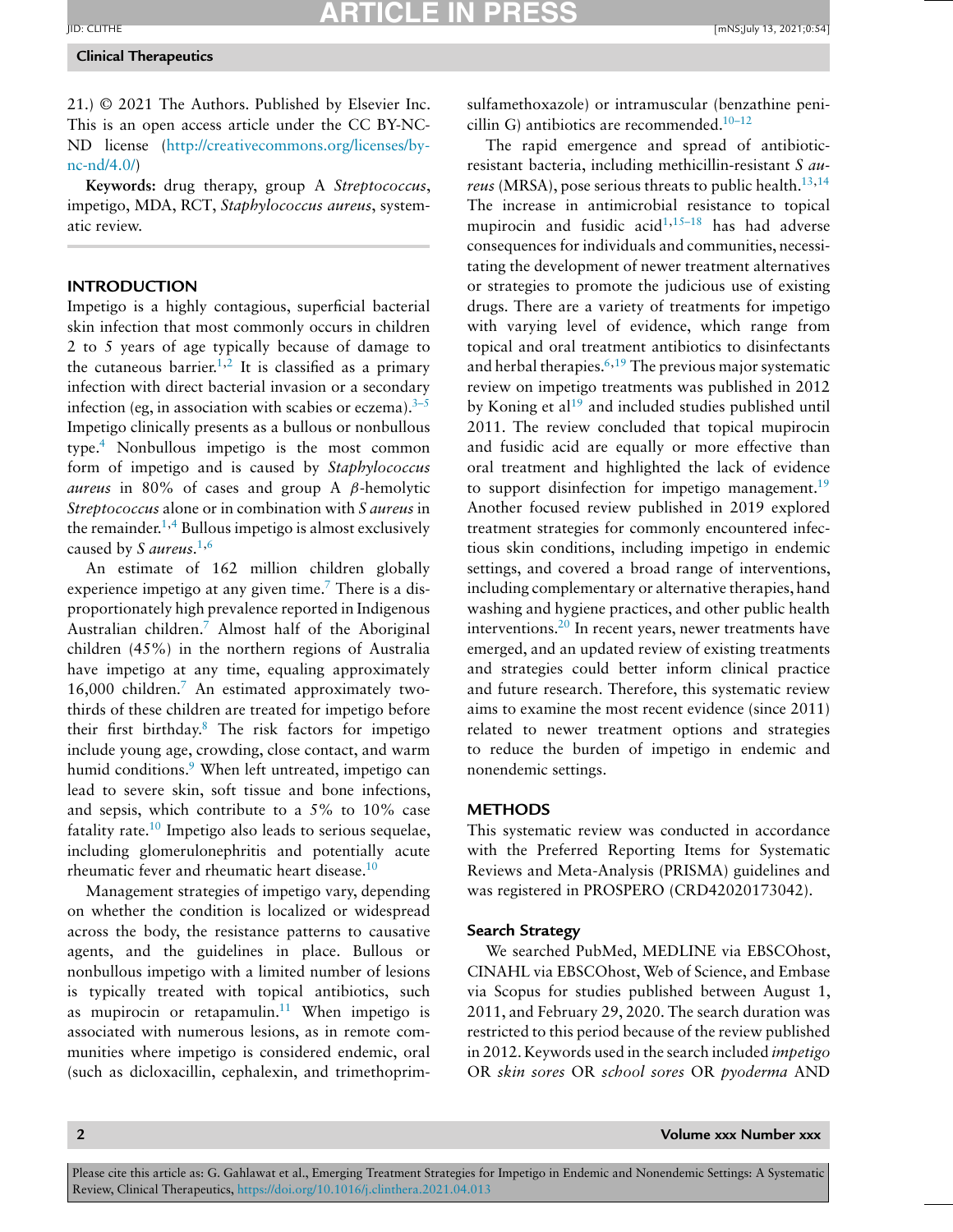## **ARTICLE IN PRESS**

*treatment* OR *drug therapy* OR *staphylococc*<sup>∗</sup> OR *streptococc*<sup>∗</sup> and *skin and infection*∗. A detailed search strategy is available in the Appendix.

### **ELIGIBILITY SCREENING AND STUDY SELECTION**

This systematic review included randomized controlled trials (RCTs), prospective studies, and pre-post interventional studies that assessed the effect of drugs on bullous or nonbullous impetigo or the prevalence of impetigo after intervention. Mass drug administration (MDA) studies that evaluated impetigo as an outcome were also included. Studies targeting participants of any age in primary or secondary care settings were included. Case reports or studies that did not report the clinical success rate, conference or dissertation abstracts without full texts, and other *in vitro* and *in vivo* studies were excluded. The articles identified based on the key word search were exported to Covidence<sup>[21](#page-19-0)</sup> for study screening. Two reviewers  $(G.G.,$ and W.T.) independently screened the articles using titles, abstracts, and full texts to identify studies that met the inclusion criteria. Whenever inconsistencies arose between the reviewers, a consensus was sought through the involvement of a third reviewer  $(I.T.).$ 

### **Data Extraction and Synthesis**

Study characteristics, such as setting, design, and participant demographic details, were extracted. Population included authors, journal, study year, location, setting, study aims, and demographic characteristics. Intervention included treatment agent, intervention type,frequency, dose, duration, and any cointervention. Outcomes included clinical cure (or improvement of impetigo reported 7–14 days after treatment), impetigo prevalence before and after MDA, and secondary outcomes and results (including microbiologic responses, adverse effects, and user satisfaction). Study design included participants (studies targeting individuals with a diagnosis of bullous or nonbullous impetigo, identified by a health care professional), inclusion and exclusion criteria, sample size, comparison groups, and randomization. The data extracted were presented using a textual narrative synthesis in a tabular format [\(Table](#page-3-0) I). Meta-analysis was not performed because of the heterogeneity of studies.

### **Quality Appraisal**

The Cochrane risk of bias (version 2.0) assessment tool<sup>[22](#page-19-0)</sup> was applied for RCTs. Two reviewers independently completed the assessment, with disagreements resolved via discussion. The risk of bias for non-RCTs was assessed using a tool by the National Heart, Lung, and Blood Institute. $23$ 

### **RESULTS**

The search resulted in a total of 4757 titles. After removal of duplicates and studies not relevant to our objectives, 47 studies were assessed for eligibility, and 10 were included in the final data synthesis [\(Figure](#page-13-0) 1).<sup>12[,24–32](#page-19-0)</sup>

### **Characteristics of the Included Studies**

Overall, 10 studies (7 targeted and 3 community MDA interventions) were included in this review<sup>[12,](#page-18-0)[24–32](#page-19-0)</sup> [\(Table](#page-3-0) I).

### *Studies in Nonendemic Settings*

The clinical studies comprised 4 RCTs<sup>[25,26,28,29](#page-19-0)</sup> that evaluated the efficacy and tolerability of  $\geq 1$  drugs and 2 non-RCTs. $24,27$  The clinical studies were conducted in the United States, Israel, and Spain, and 2 studies $26,28$ targeted a multinational cohort, including the United States, Russia, South Africa, Germany, Romania, Spain, and Ukraine.

### *Studies in Endemic Settings*

Four studies were conducted in endemic settings. Of these, 1 clinical study was conducted in Australia,  $12$ and 3 MDA interventions were conducted in Fiji<sup>[32](#page-19-0)</sup> and the Solomon Islands. $30,31$  Since the last systemic review on impetigo treatments in 2012, the Australian study<sup>[12](#page-18-0)</sup> is the only non-MDA RCT (open-label, randomized, controlled, noninferiority trial) published in an endemic setting that compared oral administration of short-course cotrimoxazole with intramuscular benzathine benzylpenicillin. The other 3 were MDA studies, including 2 randomized interventions $30,32$  and 1 pre-post interventional study. $31$  The MDA studies, other than the one by Marks et al,  $30$  were designed to assess the impact of MDA measures on scabies as the primary outcome, and impetigo was only examined as a secondary outcome; none assessed impetigo alone.

A clinical diagnosis of impetigo was made in all the studies included in this systematic review. Laboratory

### ---**2021 3**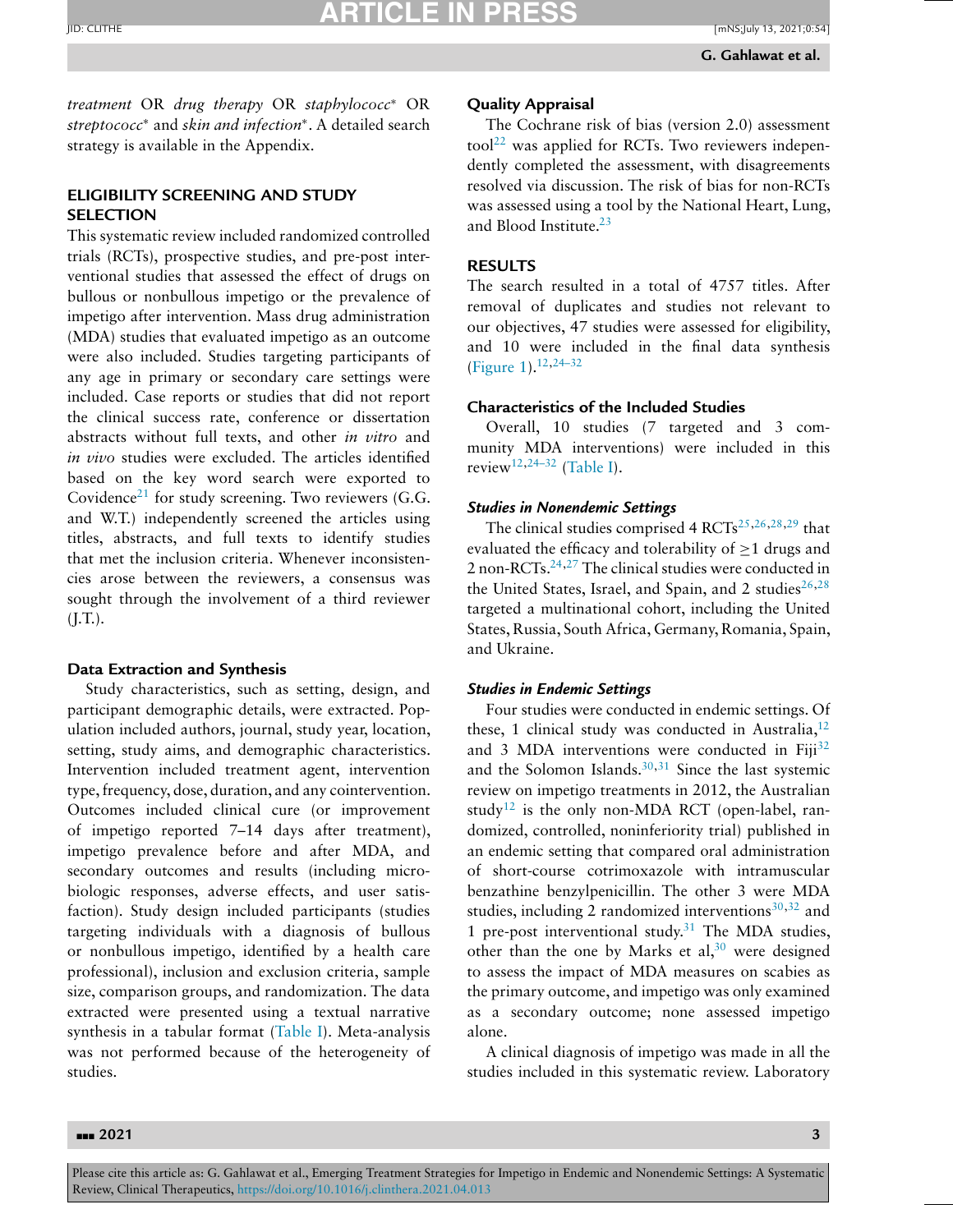| L<br><b>Inicar</b> | ₹<br>Ë<br>╤<br>≐ |
|--------------------|------------------|
|                    |                  |
| <b>herapeutics</b> |                  |

| Study  | Study Setting No. of Pa-<br>and Country tients/Mean<br>of Study<br>(SD) Age, y                                                            | Study Design Inclusion          | Criteria                                                                                           | Diagnosis<br>Method                   | Type of Impetigo<br>and/or Causative<br>Organism                                                                                                                                                                                                                                                                                                                                                               | Intervention Description,<br>Including Treatment<br>Frequency |            | Key<br>Outcomes                                                                                                                                                                                                                                                                                                                                                                                                                                                                                     | Results                                                                                                                                                                                                                                                                                                                                                                                                                                                                                     | AdverseEvents User Satisfaction/Treatment<br>Preferences/<br>Attitudes | Adherence | Strengths and<br>Limitations                                                                                                                                                                                                                                                                |
|--------|-------------------------------------------------------------------------------------------------------------------------------------------|---------------------------------|----------------------------------------------------------------------------------------------------|---------------------------------------|----------------------------------------------------------------------------------------------------------------------------------------------------------------------------------------------------------------------------------------------------------------------------------------------------------------------------------------------------------------------------------------------------------------|---------------------------------------------------------------|------------|-----------------------------------------------------------------------------------------------------------------------------------------------------------------------------------------------------------------------------------------------------------------------------------------------------------------------------------------------------------------------------------------------------------------------------------------------------------------------------------------------------|---------------------------------------------------------------------------------------------------------------------------------------------------------------------------------------------------------------------------------------------------------------------------------------------------------------------------------------------------------------------------------------------------------------------------------------------------------------------------------------------|------------------------------------------------------------------------|-----------|---------------------------------------------------------------------------------------------------------------------------------------------------------------------------------------------------------------------------------------------------------------------------------------------|
|        |                                                                                                                                           |                                 |                                                                                                    |                                       |                                                                                                                                                                                                                                                                                                                                                                                                                | Test                                                          | Comparator |                                                                                                                                                                                                                                                                                                                                                                                                                                                                                                     |                                                                                                                                                                                                                                                                                                                                                                                                                                                                                             |                                                                        |           |                                                                                                                                                                                                                                                                                             |
| Bohaty | Studies from nonendemic settings<br>Outpatient 38/18.5<br>et al, $^{22}$ 2014 dermatology (25.7)<br>clinic in the<br><b>United States</b> | ized,<br>uncontrolled impetigo, | Prospective, People aged Patients<br>center trial folliculitis, or ological<br>tissue<br>infection | the clinic<br>during the $1(2.8\%)$ ; | • Staphylococcus<br>nonrandom- 9 months to received an <i>aureus</i> : 26 (72.2%); ointment 1%<br>98 years with initial clinical . MRSA: 7 (19.4%); twice daily for<br>and microbi- MSSA: 19 (52.8%); 5 days<br>• Streptococcus<br>minor soft evaluation at pyogenes; 2 (5.5%);<br>other occus species:<br>baseline visit coagulase-negative<br>Staphylococcus; 7<br>$(19.4\%);$ no<br>pathogen: 2<br>patients | Retapamulin Not                                               | applicable | • Primary<br>outcome:<br>clinical<br>response<br>suc-<br>cess/failure clinical<br>in the<br>efficacy<br>population presumed<br>secondary<br>outcomes:<br>microbio-<br>logic<br>responses in presumed<br>culture<br>positive for improve-<br>any species ments;<br>of bacteria; wound size<br>comparison decreased<br>of wound<br>size from<br>baseline to<br>follow-up;<br>of signs and were<br>symptoms<br>from<br>baseline to<br>follow-up;<br>and the<br>tolerability of responses,<br>treatment | $\cdot$ 5 of 7<br>Patients had patients)<br>clinical<br>success and mild and<br>2 of 7 had<br>at follow-up improvement<br>at 7 day; 5 of<br>7 had<br>with MRSA; microbiolog-<br>ical<br>eradication,<br>whereas 2 of<br>7 had<br>patients were microbiolog-<br>ical<br>significantly<br>by 71.3% at<br>follow-up;<br>overall<br>comparison success rates<br>favorable for<br>clinical, mi-<br>crobiologic,<br>and<br>therapeutic<br>with values<br>of 66%, 97%,<br>and 69%,<br>respectively | • 10.5% (4/38 Not reported<br>experienced<br>moderate AEs              |           | Not reported . Wide range of age<br>and ethnicities<br>included in the study;<br>safety profile appears<br>favorable given the<br>low number of<br>adverse events; small<br>sample size and<br>uneven age<br>distribution; no<br>placebo comparator<br>included<br>(continued on next page) |

Please

cite this article as: G.

<span id="page-3-0"></span>Review,

Clinical

Therapeutics,

Gahlawat

et al.,

<https://doi.org/10.1016/j.clinthera.2021.04.013>

**4**

Emerging Treatment Strategies for Impetigo in Endemic and Nonendemic Settings: A Systematic

**Volume**

**xxx**

**Number**

**xxx**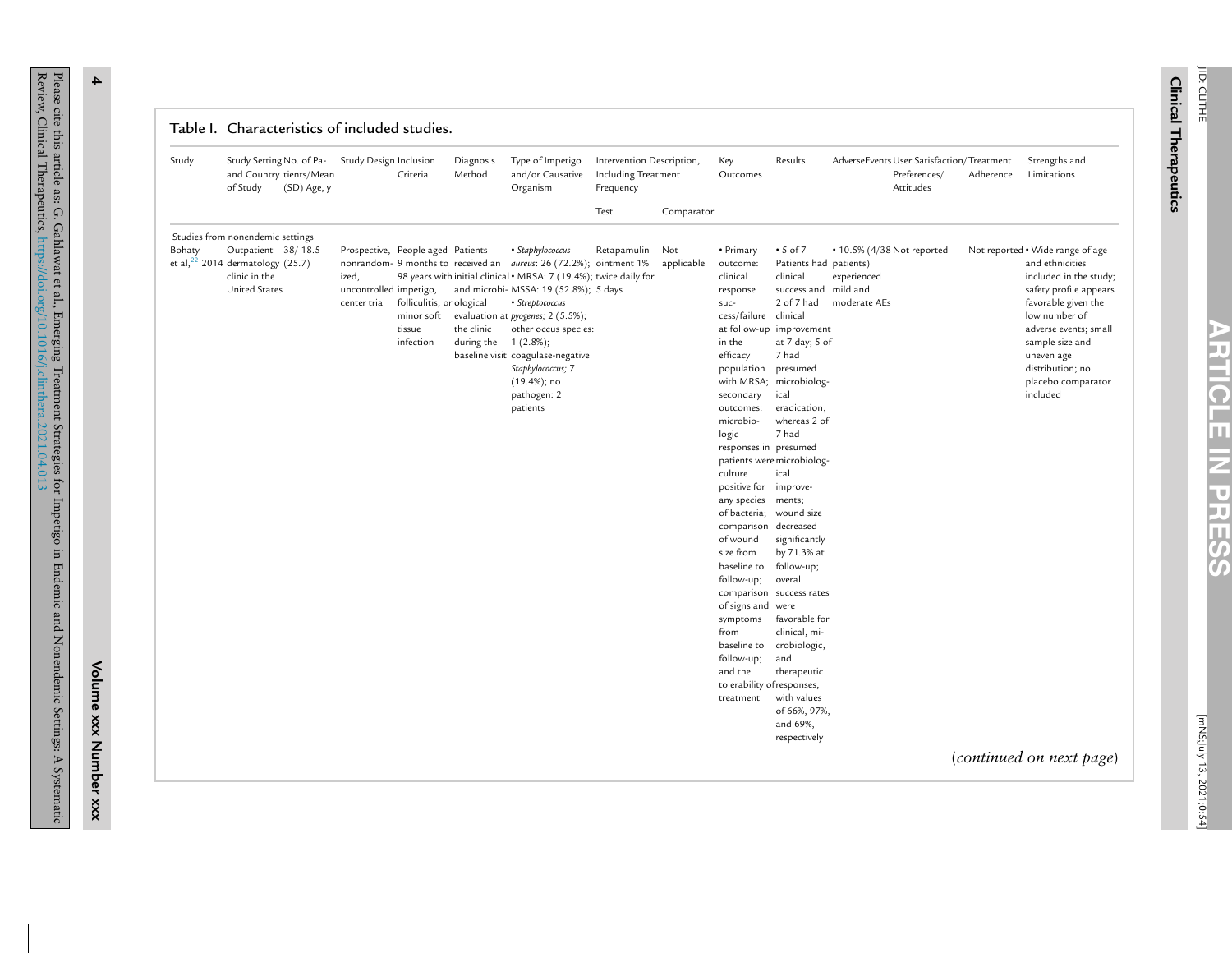**ARTICLE**

**IZ** 

**PRESS**

| Study                                 | Study Setting No. of Pa-<br>and Country tients/Mean<br>of Study<br>(SD) Age, y | Study Design Inclusion                                                                        | Criteria                                                                                                                                                                                        | Diagnosis<br>Method | Type of Impetigo<br>and/or Causative<br>Organism                                                                                                                           | Intervention Description,<br>Including Treatment<br>Frequency |                       | Key<br>Outcomes                                                                                                                                                                                                                                                                                                                                                                   | Results                                                                                                                                                                                                                                                                                                                                                                                            |                                                                                 | AdverseEvents User Satisfaction/Treatment<br>Preferences/<br>Attitudes                                  | Adherence                                                          | Strengths and<br>Limitations                                                                                                                                                                                   |
|---------------------------------------|--------------------------------------------------------------------------------|-----------------------------------------------------------------------------------------------|-------------------------------------------------------------------------------------------------------------------------------------------------------------------------------------------------|---------------------|----------------------------------------------------------------------------------------------------------------------------------------------------------------------------|---------------------------------------------------------------|-----------------------|-----------------------------------------------------------------------------------------------------------------------------------------------------------------------------------------------------------------------------------------------------------------------------------------------------------------------------------------------------------------------------------|----------------------------------------------------------------------------------------------------------------------------------------------------------------------------------------------------------------------------------------------------------------------------------------------------------------------------------------------------------------------------------------------------|---------------------------------------------------------------------------------|---------------------------------------------------------------------------------------------------------|--------------------------------------------------------------------|----------------------------------------------------------------------------------------------------------------------------------------------------------------------------------------------------------------|
|                                       |                                                                                |                                                                                               |                                                                                                                                                                                                 |                     |                                                                                                                                                                            | Test                                                          | Comparator            |                                                                                                                                                                                                                                                                                                                                                                                   |                                                                                                                                                                                                                                                                                                                                                                                                    |                                                                                 |                                                                                                         |                                                                    |                                                                                                                                                                                                                |
| Chamny<br>et al, $24$ 2016 clinics in | 3 Outpatient 32/ 5.2<br>Israel                                                 | Randomized, Healthy<br>parallel-<br>group,<br>double-<br>blind,<br>clinical trial 2-7 lesions | people aged diagnosis<br>$\geq$ 2 years<br>with a<br>clinical<br>comparative diagnosis of<br>of pure<br>impetigo,<br>impetigo<br>contagiosa,<br>or uncompli-<br>cated<br>blistering<br>impetigo | Clinical            | • S. aureus: 21<br>(65.6%); S pyogenes: foam twice<br>13 (40.6%); MRSA: daily for 7 days twice daily<br>11 (34.4%); other:<br>$5(15.6\%);$<br>nonbullous<br>impetigo (75%) | Minocycline 1% Minocycline • Primary                          | 4% foam<br>for 7 days | outcome:<br>treatment,<br>defined as<br>having a<br>80% cured<br>lesions;<br>secondary<br>outcome:<br>clinical cure occurred in<br>at follow-up 81.3% and<br>success at<br>each study<br>visit;<br>bacteriologic following 3<br>success;<br>individual<br>efficacy<br>clinical<br>assessment patients at<br>of impetigo- the end of<br>related signs treatment<br>and<br>symptoms | Clinical cure · Adverse<br>was achieved events<br>at the end of 50.0% in the patients<br>groups,<br>minimum of respectively, 4% group<br>at the end of<br>treatment;<br>clinical<br>success<br>and clinical 78.6% of 1%<br>and 4%<br>groups,<br>respectively,<br>days of<br>treatment in<br>92.3% and<br>parameters; 100% of the<br>respective<br>and in 100%<br>in both<br>groups at<br>follow-up | 1% and 4% treated: 2 in minocycline<br>minocycline the 1% group<br>and 4 in the | >90% Reported High<br>treatment<br>clinical cure by 57.1% and occurred in 6 satisfaction with<br>the 1% | treatment<br>adherence<br>for 1%<br>minocycline recruitment;<br>4% | · Strengths:<br>randomized nature of<br>study, high adherence<br>rate of 85.5% to treatment;<br>multicenter<br>and 75% for limitations: only<br>children included in<br>minocycline the study; small<br>sample |
|                                       |                                                                                |                                                                                               |                                                                                                                                                                                                 |                     |                                                                                                                                                                            |                                                               |                       |                                                                                                                                                                                                                                                                                                                                                                                   |                                                                                                                                                                                                                                                                                                                                                                                                    |                                                                                 |                                                                                                         |                                                                    | (continued on next page)                                                                                                                                                                                       |

--- **2021**

**5**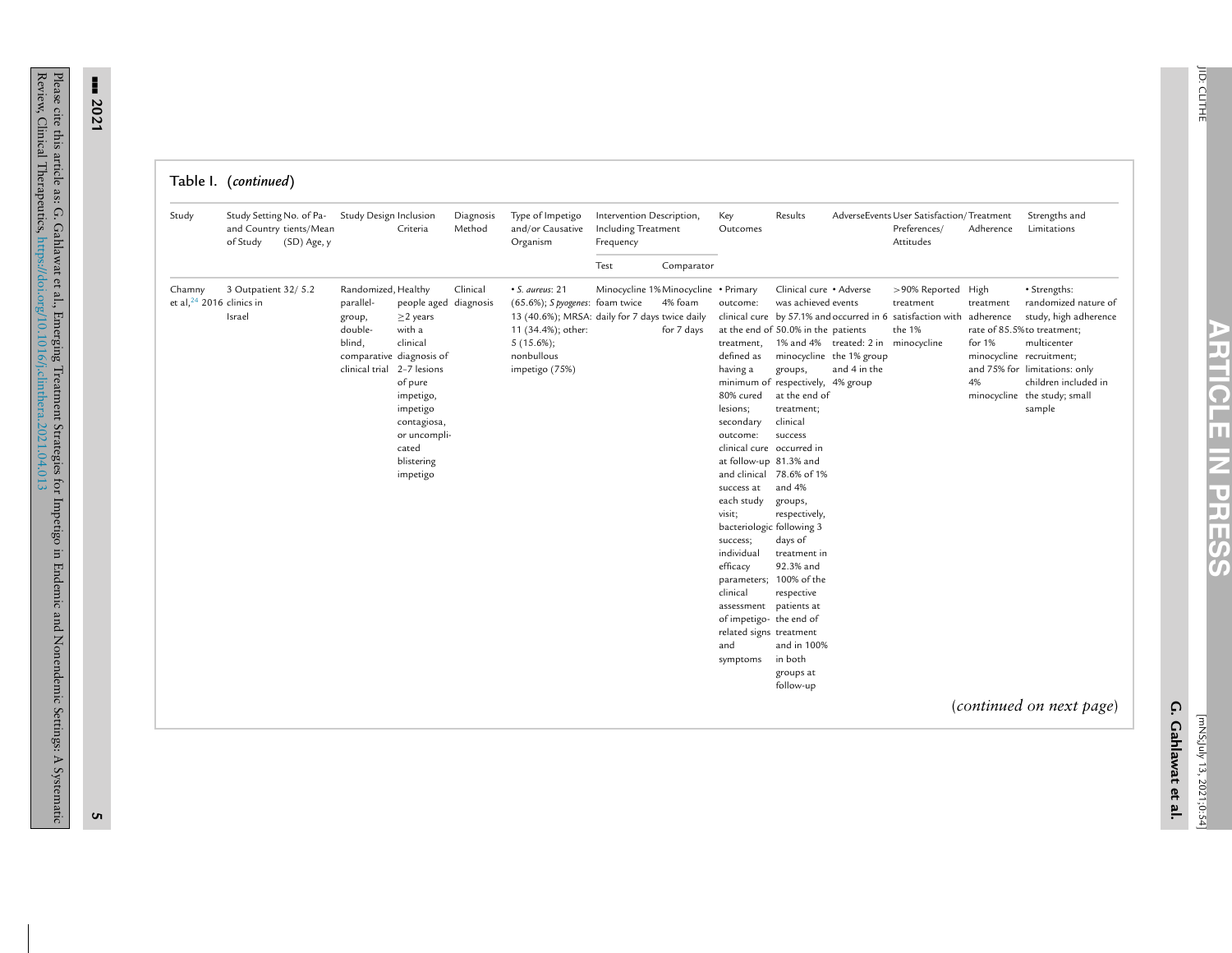| Table I. | (continued) |
|----------|-------------|
|----------|-------------|

**6**

Please cite this article as: G.

Review,

Clinical

Therapeutics,

Gahlawat

et al.,

Emerging

<https://doi.org/10.1016/j.clinthera.2021.04.013>

Treatment

Strategies

for

Impetigo

in

Endemic

and

Nonendemic

Settings: A Systematic

**Volume**

**xxx**

**Number**

**xxx**

| Study   | Study Setting No. of Pa-<br>and Country tients/Mean<br>(SD) Age, y<br>of Study        | Study Design Inclusion                                                                | Criteria                                                                                                                                                                                                                                                                                               | Diagnosis<br>Method                                                                   | Type of Impetigo<br>and/or Causative<br>Organism                                                                                                                           | Intervention Description,<br>Including Treatment<br>Frequency |                                                             | Key<br>Outcomes                                                                                                                                                                                                                                                                                                                                                                                                                                                                            | Results                                                                                                                                                                                                                                                                                                                                                                                                                                          |                                                                                                                                                                                                                                                                             | AdverseEvents User Satisfaction/Treatment<br>Preferences/<br>Attitudes | Adherence                           | Strengths and<br>Limitations                                                                                                                                                                                                                                                         |
|---------|---------------------------------------------------------------------------------------|---------------------------------------------------------------------------------------|--------------------------------------------------------------------------------------------------------------------------------------------------------------------------------------------------------------------------------------------------------------------------------------------------------|---------------------------------------------------------------------------------------|----------------------------------------------------------------------------------------------------------------------------------------------------------------------------|---------------------------------------------------------------|-------------------------------------------------------------|--------------------------------------------------------------------------------------------------------------------------------------------------------------------------------------------------------------------------------------------------------------------------------------------------------------------------------------------------------------------------------------------------------------------------------------------------------------------------------------------|--------------------------------------------------------------------------------------------------------------------------------------------------------------------------------------------------------------------------------------------------------------------------------------------------------------------------------------------------------------------------------------------------------------------------------------------------|-----------------------------------------------------------------------------------------------------------------------------------------------------------------------------------------------------------------------------------------------------------------------------|------------------------------------------------------------------------|-------------------------------------|--------------------------------------------------------------------------------------------------------------------------------------------------------------------------------------------------------------------------------------------------------------------------------------|
|         |                                                                                       |                                                                                       |                                                                                                                                                                                                                                                                                                        |                                                                                       |                                                                                                                                                                            | Test                                                          | Comparator                                                  |                                                                                                                                                                                                                                                                                                                                                                                                                                                                                            |                                                                                                                                                                                                                                                                                                                                                                                                                                                  |                                                                                                                                                                                                                                                                             |                                                                        |                                     |                                                                                                                                                                                                                                                                                      |
| Gropper | 27<br>464/16.1<br>et al, $25$ 2014 Outpatient<br>(16.66)<br>clinics in 5<br>countries | Phase III,<br>randomized, $\geq$ 2 years<br>double-<br>blind,<br>multicenter<br>study | Patients aged Through<br>with bullous and gram<br>or<br>nonbullous<br>impetigo, a<br>total SIRS<br>score of at<br>least 8 and a bacterial<br>total<br>affected area Laboratory.<br>of 1-100<br>$cm2$ with<br>surrounding<br>erythema not<br>exceeding 2<br>cm from the<br>edge of the<br>affected area | swabbing<br>staining,<br>pathogens<br>were<br>identified<br>based on<br>cultures in a | • Bullous impetigo: Twice daily 1% Twice daily • Primary<br>96 (20.7%);<br>nonbullous<br>impetigo: 368<br>(79.3%); S aureus:<br>285 (61.4%); S<br>pyogenes: 214<br>(46.1%) | ozenoxacin<br>cream for 5<br>days                             | placebo<br>Cream for 5 clinical<br>days<br>OR<br>for 5 days | outcome:<br>response<br>(success or<br>Twice daily failure) in the 34.8% vs<br>retapamulin intention-to- 19.2%;<br>at the end of therapy;<br>3; days 6-7); was also<br>secondary<br>outcome:<br>clinical<br>response at (37.7% vs<br>(days<br>crobiological 70.8% for<br>response<br>according to and 38.2%<br>the baseline for placebo<br>susceptibility after 3-4<br>profile at<br>visits 2, 3<br>and 4; mi- 56.6% after<br>crobiological 6-7 days;<br>response at ozenoxacin<br>visit 4 | Ozenoxacin • Adverse<br>was superior events<br>to placebo<br>(success)<br>rates of<br>population at the end of in<br>therapy (visit retapamulin group);<br>significantly in<br>superior to<br>placebo<br>$3-4$ ) and $4$ 0.001); mi- irritation<br>crobiological ( $n = 2$ in<br>10-13); mi- success was retapamulin<br>ozenoxacin<br>days and<br>79.2% vs<br>produced<br>more rapid<br>microbiolog-<br>ical<br>clearance<br>than<br>retapamulin | occurred in<br>35 patients;<br>nasopharyn-<br>gitis ( $n = 4$ in<br>ozenoxacin<br>1% ointment treat clinical $P = 0.003$ ). group; n = 4<br>retapamulin<br>rhinitis ( $n = 3$<br>retapamulin<br>group);<br>application<br>days 2 (days 19.2%; $P <$ site pain and<br>group) | Not reported                                                           | Treatment<br>adherence<br>100.5% in | • Strengths: strong<br>randomization<br>was 99.6% in process performed by<br>ozenoxacin an independent<br>vs 97.9% in statistician using an<br>placebo and interactive web<br>response system;<br>retapamulin multicentered trial;<br>placebo controlled<br>(continued on next page) |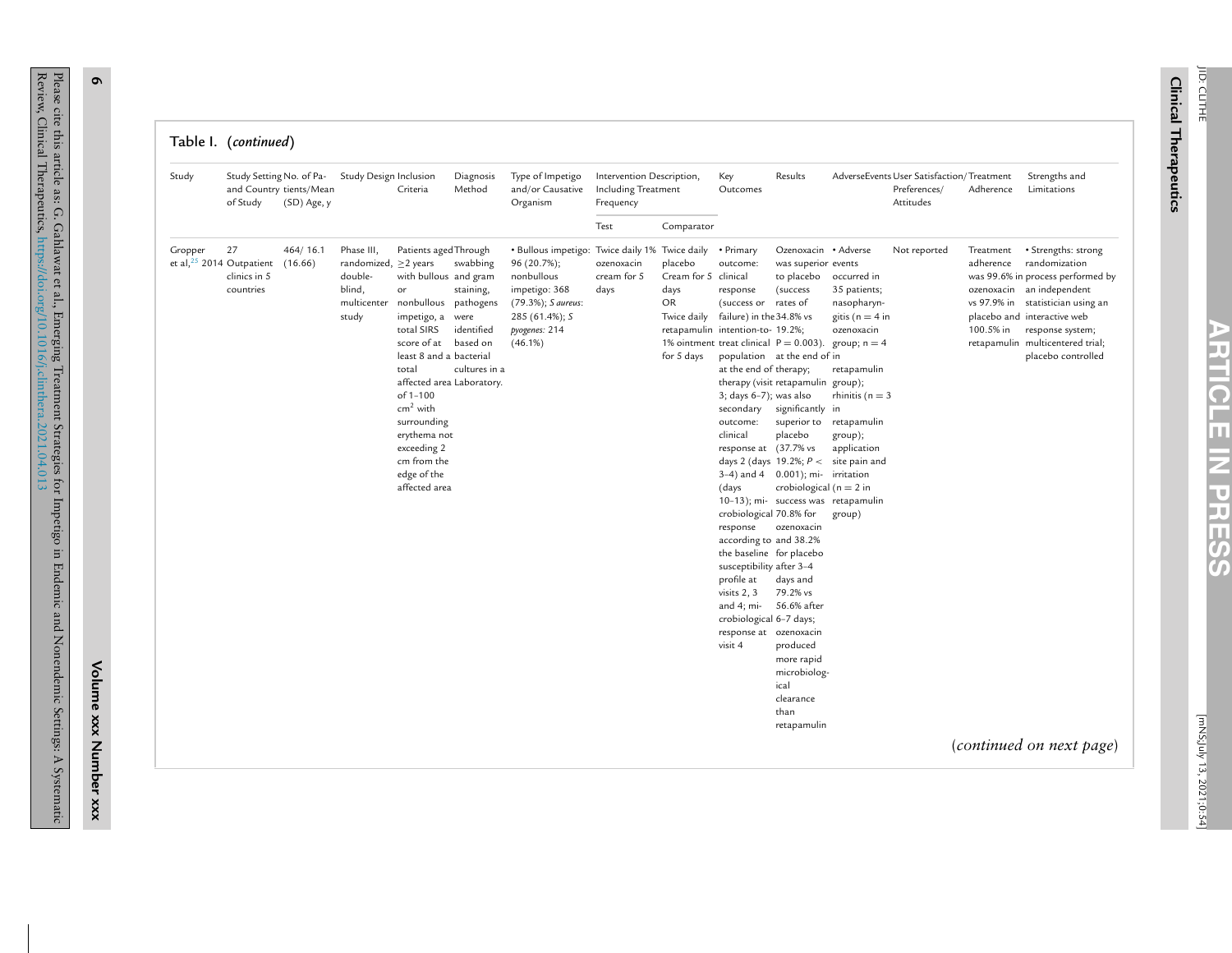| ١<br>ľ |
|--------|
|        |
|        |
|        |
|        |
|        |
|        |
|        |
|        |
|        |
| Π      |
|        |
|        |

**PRESS**

|                                    | Table I. (continued) |                                                                                              |                                 |                                                                                                                                                                                                                                                                                                            |                     |                                                                                                                  |                                                                                                                                            |                   |                                                                                                                                                                                                                                                                                              |                                                                                                                                                                                                                                                                                                                                                                                   |                                                                            |                                                                        |                                       |                                                                                            |
|------------------------------------|----------------------|----------------------------------------------------------------------------------------------|---------------------------------|------------------------------------------------------------------------------------------------------------------------------------------------------------------------------------------------------------------------------------------------------------------------------------------------------------|---------------------|------------------------------------------------------------------------------------------------------------------|--------------------------------------------------------------------------------------------------------------------------------------------|-------------------|----------------------------------------------------------------------------------------------------------------------------------------------------------------------------------------------------------------------------------------------------------------------------------------------|-----------------------------------------------------------------------------------------------------------------------------------------------------------------------------------------------------------------------------------------------------------------------------------------------------------------------------------------------------------------------------------|----------------------------------------------------------------------------|------------------------------------------------------------------------|---------------------------------------|--------------------------------------------------------------------------------------------|
| Study                              | of Study             | Study Setting No. of Pa-<br>Study Design Inclusion<br>and Country tients/Mean<br>(SD) Age, y |                                 | Criteria                                                                                                                                                                                                                                                                                                   | Diagnosis<br>Method | Type of Impetigo<br>and/or Causative<br>Organism                                                                 | Intervention Description,<br>Including Treatment<br>Frequency                                                                              |                   | Key<br>Outcomes                                                                                                                                                                                                                                                                              | Results                                                                                                                                                                                                                                                                                                                                                                           |                                                                            | AdverseEvents User Satisfaction/Treatment<br>Preferences/<br>Attitudes | Adherence                             | Strengths and<br>Limitations                                                               |
|                                    |                      |                                                                                              |                                 |                                                                                                                                                                                                                                                                                                            |                     |                                                                                                                  | Test                                                                                                                                       | Comparator        |                                                                                                                                                                                                                                                                                              |                                                                                                                                                                                                                                                                                                                                                                                   |                                                                            |                                                                        |                                       |                                                                                            |
| Gropper<br>et al, $^{26}$<br>s2014 | Spain                | 46                                                                                           | Phase I,<br>open-label<br>study | People aged Clinical<br>2 months to diagnosis<br>65 years with<br>nonbullous<br>or bullous<br>impetigo;<br>SIRS score of<br>at least 8; a<br>total<br>affected area<br>of $< 100$ cm <sup>2</sup><br>with<br>surrounding<br>erythema not<br>$extending > 2$<br>cm from the<br>edge of any<br>affected area |                     | · Bullous Impetigo - Single 0.5-g<br>$2(4.30\%)$<br>• Non-Bullous<br>Impetigo - 43 (93.5 cream on day 1<br>$%$ ) | dose of<br>ozenoxacin 1%<br>followed by<br>twice-daily<br>application for<br>4 days (every<br>12 h) and a<br>final single<br>dose on day 6 | Not<br>applicable | • Primary<br>outcome:<br>systemic<br>absorption<br>of<br>ozenoxacin<br>1% cream<br>after<br>repeated<br>topical<br>in patients<br>with<br>impetigo;<br>secondary<br>outcome:<br>assess the<br>clinical<br>response, as days; all<br>well as<br>tolerability)<br>of<br>ozenoxacin<br>1% cream | • Decrease in • 25 Mild<br>the mean<br>skin lesion moderate<br>surface area $(n = 3)$<br>through to in 21 of 46<br>visit 6 in all 4 patients<br>patient<br>groups<br>applications treated with<br>ozenoxacin<br>1% cream;<br>22 of 45<br>patients<br>(48.9%) were<br>assessed as<br>cured after 5<br>other<br>patients (23<br>of 45<br>patients) had<br>a clinical<br>improvement | $(n = 22)$ or<br>was observed adverse events<br>from visit 1 were reported | Not reported                                                           | Treatment<br>adherence:<br>93.5% with | · Limitation: lack of<br>placebo/comparative<br>treatment; small<br>ozenoxacin sample size |
|                                    |                      |                                                                                              |                                 |                                                                                                                                                                                                                                                                                                            |                     |                                                                                                                  |                                                                                                                                            |                   |                                                                                                                                                                                                                                                                                              |                                                                                                                                                                                                                                                                                                                                                                                   |                                                                            |                                                                        |                                       | (continued on next page)                                                                   |

--- **2021**

Please cite

Review,

this article as: G. Gahlawat et al., Emerging Treatment Strategies for Impetigo in Endemic and Nonendemic Settings: A Systematic Clinical Therapeutics, <https://doi.org/10.1016/j.clinthera.2021.04.013>

**7**

JID: CLITHE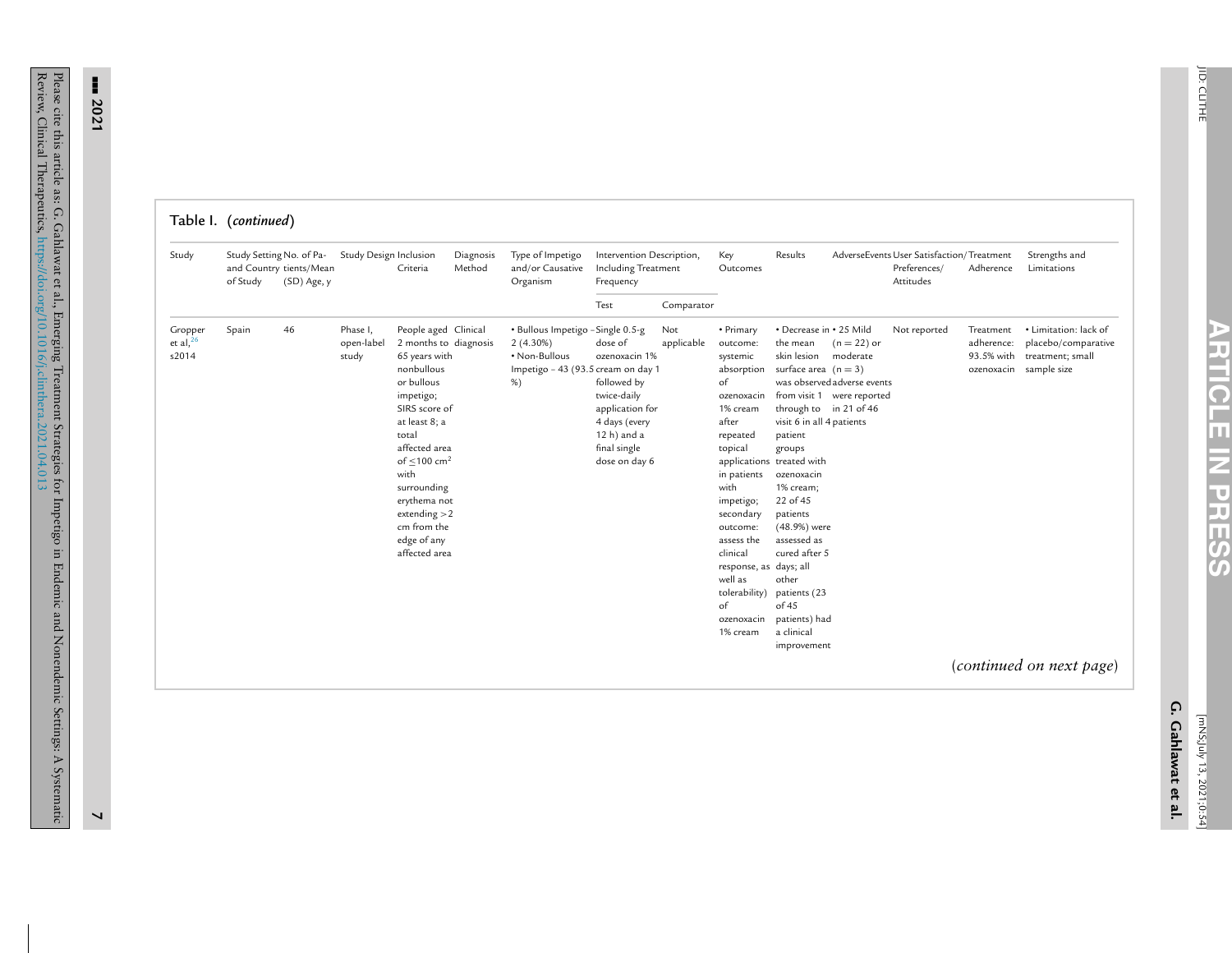| Table I. | (continued |
|----------|------------|
|          |            |

| Test<br>Comparator<br>36<br>412/18.6<br>Randomized People aged Clinical<br>$\cdot$ S. Aureus - 223<br>Twice daily 1% Twice daily<br>• Primary<br>· Ozenoxacin · Adverse<br>· Strength: central<br>Nor reported<br>et al, $27$ 2018 Outpatient (18.3)<br>clinical trial, $\geq$ 2 months diagnosis<br>(54.3%)<br>had superior events in 15<br>randomization via an<br>ozenoxacin<br>placebo<br>outcome:<br>clinics<br>multicenter, with<br>· S. Pyogenes- 39<br>clinical<br>clinical<br>of 411<br>interactive web<br>cream<br>cream<br>in 6<br>double-<br>(9.46%)<br>patients: 8 in<br>impetigo, a<br>response at success<br>response system was<br>total SIRS<br>· Other Pathogens -<br>blind,<br>the end of<br>the<br>used to allocate<br>countries<br>compared<br>vehicle-<br>147 (35.9%)<br>score of $\geq$ 3;<br>therapy in<br>with<br>ozenoxacin<br>patients to treatment<br>the total<br>controlled,<br>the<br>placebo,<br>group and 7<br>groups, stratified by<br>intention-to- which was<br>parallel<br>affected area<br>in the placebo<br>age subset, to ensure<br>group, Phase at baseline<br>treat clinical evident after group;<br>a 1:1 distribution and<br>avoid selection bias;<br>III study<br>measured<br>population; 5 days of<br>rosacea and<br>from 2 to<br>secondary<br>therapy (112 seborrheic<br>limitations: small<br>100 cm <sup>2</sup> ,<br>of 206<br>dermatitis in<br>number of children<br>outcome:<br>and for<br>clinical<br>$[54.4\%]$ vs<br>ozenoxacin<br>with bullous impetigo<br>patients > 12<br>response at 78 of 206<br>included; data in<br>group;<br>visit 3, or<br>$[37.9\%];$<br>children <6 mo of<br>years of age,<br>dermatitis<br>the total area<br>$P = .001$ ;<br>and skin<br>clinical;<br>age are also limited<br>could not<br>bacteriologic ozenoxacin<br>tightness in<br>exceed 2% of<br>response at also had<br>placebo<br>the body<br>visits 2 and superior mi- group<br>surface area<br>3;<br>crobiological<br>therapeutic success<br>compared<br>response<br>(combined<br>with placebo<br>clinical and after 2 days<br>microbiolog- of therapy<br>(109 of 125)<br>ical<br>response) at [87.2%] vs<br>76 of 119<br>visit 3<br>$[63.9\%];$ | Study | Study Setting No. of Pa-<br>of Study | and Country tients/Mean<br>(SD) Age, y | Study Design Inclusion | Criteria | Diagnosis<br>Method | Type of Impetigo<br>and/or Causative<br>Organism | Intervention Description,<br>Including Treatment<br>Frequency | Key<br>Outcomes | Results    | AdverseEvents User Satisfaction/Treatment<br>Preferences/<br>Attitudes | Adherence | Strengths and<br>Limitations |
|-----------------------------------------------------------------------------------------------------------------------------------------------------------------------------------------------------------------------------------------------------------------------------------------------------------------------------------------------------------------------------------------------------------------------------------------------------------------------------------------------------------------------------------------------------------------------------------------------------------------------------------------------------------------------------------------------------------------------------------------------------------------------------------------------------------------------------------------------------------------------------------------------------------------------------------------------------------------------------------------------------------------------------------------------------------------------------------------------------------------------------------------------------------------------------------------------------------------------------------------------------------------------------------------------------------------------------------------------------------------------------------------------------------------------------------------------------------------------------------------------------------------------------------------------------------------------------------------------------------------------------------------------------------------------------------------------------------------------------------------------------------------------------------------------------------------------------------------------------------------------------------------------------------------------------------------------------------------------------------------------------------------------------------------------------------------------------------------------------------------------------------------------------------------------------------------------|-------|--------------------------------------|----------------------------------------|------------------------|----------|---------------------|--------------------------------------------------|---------------------------------------------------------------|-----------------|------------|------------------------------------------------------------------------|-----------|------------------------------|
|                                                                                                                                                                                                                                                                                                                                                                                                                                                                                                                                                                                                                                                                                                                                                                                                                                                                                                                                                                                                                                                                                                                                                                                                                                                                                                                                                                                                                                                                                                                                                                                                                                                                                                                                                                                                                                                                                                                                                                                                                                                                                                                                                                                               |       |                                      |                                        |                        |          |                     |                                                  |                                                               |                 |            |                                                                        |           |                              |
| (continued on next page)                                                                                                                                                                                                                                                                                                                                                                                                                                                                                                                                                                                                                                                                                                                                                                                                                                                                                                                                                                                                                                                                                                                                                                                                                                                                                                                                                                                                                                                                                                                                                                                                                                                                                                                                                                                                                                                                                                                                                                                                                                                                                                                                                                      | Rosen |                                      |                                        |                        |          |                     |                                                  |                                                               |                 | $P = .002$ |                                                                        |           |                              |

**Volume**

**xxx**

**Number**

**xxx**

**8**

JID: CLITHE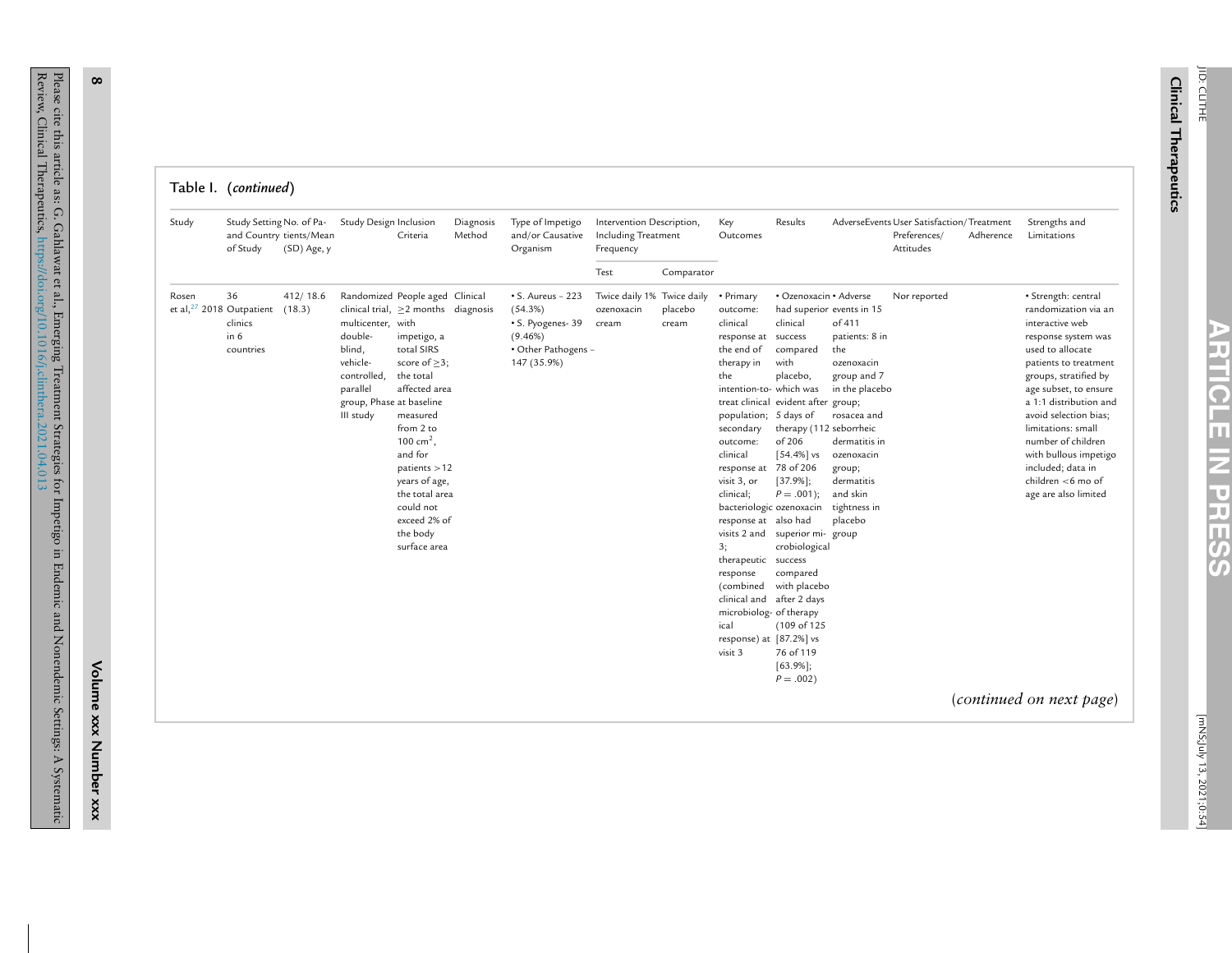| ŗ |  |
|---|--|

| Study                               | of Study                                                               | Study Setting No. of Pa-<br>and Country tients/Mean<br>(SD) Age, y | Study Design Inclusion                                                                                          | Criteria                                                                                                                                                                                                                       | Diagnosis<br>Method         | Type of Impetigo<br>and/or Causative<br>Organism                                                                                                                                                                                                                                                                                                         | Intervention Description,<br>Including Treatment<br>Frequency                                                                                                                                  |                                 | Key<br>Outcomes                                                                                                                                                                                                                                                                                       | Results                                                                                                                                                                                   |                                                                                                                                                                                                                                                                                                                                                                                                                                                                                                                                                                                                                                                  | AdverseEvents User Satisfaction/Treatment<br>Preferences/<br>Attitudes                                                                         | Adherence | Strengths and<br>Limitations                                                                                                                                                                                                                                                                                                                                                                                                                                                                                                                                                                                                                                                                                                                                                                                                                                                                                                          |
|-------------------------------------|------------------------------------------------------------------------|--------------------------------------------------------------------|-----------------------------------------------------------------------------------------------------------------|--------------------------------------------------------------------------------------------------------------------------------------------------------------------------------------------------------------------------------|-----------------------------|----------------------------------------------------------------------------------------------------------------------------------------------------------------------------------------------------------------------------------------------------------------------------------------------------------------------------------------------------------|------------------------------------------------------------------------------------------------------------------------------------------------------------------------------------------------|---------------------------------|-------------------------------------------------------------------------------------------------------------------------------------------------------------------------------------------------------------------------------------------------------------------------------------------------------|-------------------------------------------------------------------------------------------------------------------------------------------------------------------------------------------|--------------------------------------------------------------------------------------------------------------------------------------------------------------------------------------------------------------------------------------------------------------------------------------------------------------------------------------------------------------------------------------------------------------------------------------------------------------------------------------------------------------------------------------------------------------------------------------------------------------------------------------------------|------------------------------------------------------------------------------------------------------------------------------------------------|-----------|---------------------------------------------------------------------------------------------------------------------------------------------------------------------------------------------------------------------------------------------------------------------------------------------------------------------------------------------------------------------------------------------------------------------------------------------------------------------------------------------------------------------------------------------------------------------------------------------------------------------------------------------------------------------------------------------------------------------------------------------------------------------------------------------------------------------------------------------------------------------------------------------------------------------------------------|
|                                     |                                                                        |                                                                    |                                                                                                                 |                                                                                                                                                                                                                                |                             |                                                                                                                                                                                                                                                                                                                                                          | Test                                                                                                                                                                                           | Comparator                      |                                                                                                                                                                                                                                                                                                       |                                                                                                                                                                                           |                                                                                                                                                                                                                                                                                                                                                                                                                                                                                                                                                                                                                                                  |                                                                                                                                                |           |                                                                                                                                                                                                                                                                                                                                                                                                                                                                                                                                                                                                                                                                                                                                                                                                                                                                                                                                       |
| Tanus<br>et al, $28$ 2014 recruited | Patients<br>from 36<br>study centers<br>in the United<br><b>States</b> | 410                                                                | double-<br>blind,<br>double-<br>dummy,<br>multicenter, nonbullous) testing<br>comparative suitable for<br>study | Randomized, Patients ≥2 Clinical<br>months of<br>age with<br>impetigo<br>(bullous or<br>treatment<br>with a<br>topical<br>antibiotic<br>and not<br>requiring<br>surgical<br>intervention;<br>a total SIRS<br>score of $\geq 8$ | diagnosis<br>and<br>culture | · Bullous Impetigo - 1%<br>51 (12.4%)<br>• Non-Bullous<br>bacteriologic Impetigo - 74<br>(18%)<br>$\cdot$ S. Aureus - 216<br>patients.<br>• S. Pyogenes - 31 linezolid dosed<br>$(10.5\%)$<br>• Other<br>Streptococcus<br>Species - 8 (2.7%)<br>· Other Gram<br>-Positive Pathogens<br>$-3(1%)$<br>• Other<br>Gram-negative<br>pathogens - 38<br>(12.8%) | Retapamulin<br>ointment twice oral placebo clinical<br>daily, at 10-to<br>12-h intervals,<br>for 5 days.<br><b>OR</b><br>2 or 3 times<br>daily,<br>depending on<br>patient age, for<br>10 days | Placebo<br>ointment or outcome: | • Primary<br>response<br>$(suc-$<br>in patients<br>with MRSA<br>at baseline<br>(per-<br>protocol<br>population); 90.6%<br>secondary<br>outcome:<br>clinical and<br>microbio-<br>logic<br>response and<br>outcome at<br>follow-up<br>and end of<br>therapy;<br>therapeutic<br>response at<br>follow-up | · Clinical<br>success rate events were<br>was<br>vs the<br>linezolid<br>group<br>(63.9%<br>$\left[39/61\right]$ vs<br>$[29/32]$ ;<br>success rate for 8.6% of<br>CI, 45.7-7.7) a reported | • Adverse<br>at follow-up recorded for<br>26.2%<br>significantly (70/267) of topical<br>cess/failure) lower in the patients in the medication<br>at follow-up retapamulin retapamulin<br>group and<br>30.7%<br>patients in the preference<br>linezolid<br>group; serious<br>adverse events<br>difference in were reported<br>(26.7%; 95% patients with<br>adverse effect<br>in the<br>retapamulin<br>group (2)<br>cellulitis, 1<br>patient each<br>with abscess)<br>• 7.1% of<br>patients with<br>adverse events<br>in the<br>linezolid<br>group (1<br>patient each<br>with<br>hypoglycemia,<br>hypona-<br>tremia, and<br>hypersensitiv-<br>ity) | Treatment<br>preference: 63.9%<br>(188/294)<br>preferred the<br>versus the oral<br>medication,<br>whereas 17.3%<br>(42/137) of (51/294) had no |           | · Strengths:<br>randomization was<br>center based,<br>stratified by age and<br>performed via<br>automated telephone<br>system; block size<br>remained<br>confidential; study<br>was blinded until<br>after all patients had<br>received a clinical<br>evaluation at visit 5;<br>multicenter study;<br>limitations:<br>retapamulin and<br>linezolid had different<br>routes of<br>administration and<br>different treatment<br>durations (5 vs 10<br>days), which may<br>have biased the study<br>in favor of linezolid<br>treatment; the<br>definition of clinical<br>success may not<br>represent clinical<br>practice, and the<br>study was not<br>powered to show<br>statistical outcomes<br>between treatment<br>groups; 15.4% and<br>14.6% of patients in<br>the retapamulin and<br>linezolid groups,<br>respectively, had<br>exposure to<br>anti-infective<br>medications, such as<br>cotrimoxazole<br>(continued on next page) |

# --- **2021**

Please

cite this article as: G. Gahlawat et al., Emerging Treatment Strategies for Impetigo in Endemic and Nonendemic Settings: A Systematic Review, Clinical Therapeutics, <https://doi.org/10.1016/j.clinthera.2021.04.013>

**9**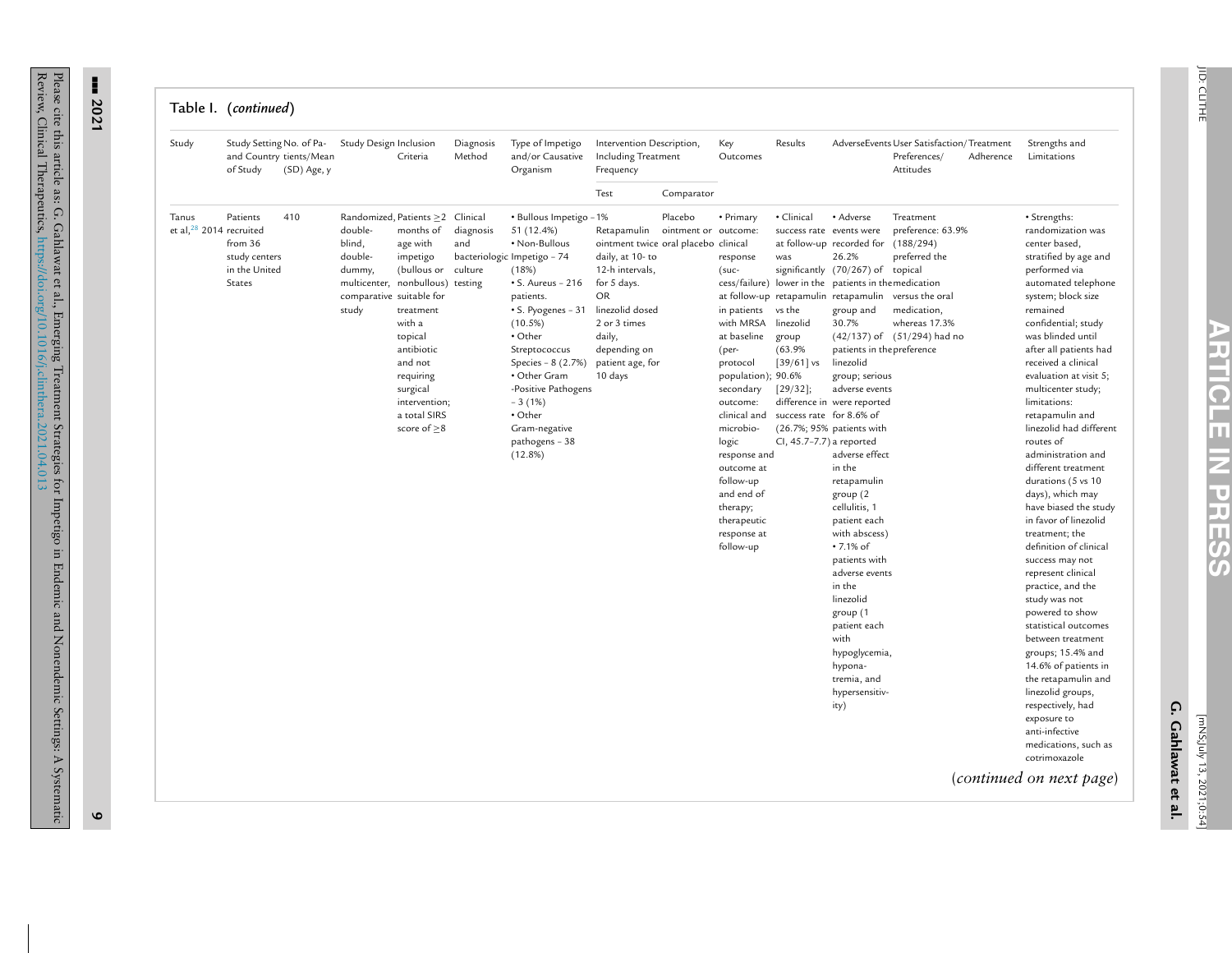| Study                                                                                 | Study Setting No. of Pa-<br>of Study | and Country tients/Mean<br>(SD) Age, y | Study Design Inclusion                      | Criteria                                                                                                       | Diagnosis<br>Method                                                                                                                                                 | Type of Impetigo<br>and/or Causative<br>Organism | Intervention Description,<br>Including Treatment<br>Frequency                                                                                                                                                        |                            | Key<br>Outcomes                                                                                                                                                                                                                                                                                                                                                                                                                                                                                                                   | Results                                                                                                                                                                                                                                                                                           |                                                                                                                                                                            | AdverseEvents User Satisfaction/Treatment<br>Preferences/<br>Attitudes | Adherence                                                                          | Strengths and<br>Limitations                                                                                                                                                                                                                                                                                                                                                                                                               |
|---------------------------------------------------------------------------------------|--------------------------------------|----------------------------------------|---------------------------------------------|----------------------------------------------------------------------------------------------------------------|---------------------------------------------------------------------------------------------------------------------------------------------------------------------|--------------------------------------------------|----------------------------------------------------------------------------------------------------------------------------------------------------------------------------------------------------------------------|----------------------------|-----------------------------------------------------------------------------------------------------------------------------------------------------------------------------------------------------------------------------------------------------------------------------------------------------------------------------------------------------------------------------------------------------------------------------------------------------------------------------------------------------------------------------------|---------------------------------------------------------------------------------------------------------------------------------------------------------------------------------------------------------------------------------------------------------------------------------------------------|----------------------------------------------------------------------------------------------------------------------------------------------------------------------------|------------------------------------------------------------------------|------------------------------------------------------------------------------------|--------------------------------------------------------------------------------------------------------------------------------------------------------------------------------------------------------------------------------------------------------------------------------------------------------------------------------------------------------------------------------------------------------------------------------------------|
|                                                                                       |                                      |                                        |                                             |                                                                                                                |                                                                                                                                                                     |                                                  | Test                                                                                                                                                                                                                 | Comparator                 |                                                                                                                                                                                                                                                                                                                                                                                                                                                                                                                                   |                                                                                                                                                                                                                                                                                                   |                                                                                                                                                                            |                                                                        |                                                                                    |                                                                                                                                                                                                                                                                                                                                                                                                                                            |
| Studies from endemic settings (including MDAs)<br>Bowen<br>et al, $23$ 2014 community | Remote<br>setting<br>In Australia    | 508                                    | controlled,<br>randomized children<br>trial | Open-label, Indigenous A manual<br>Australian<br>aged 3<br>months to<br>13 years with participants<br>impetigo | schools by<br>trained<br>nurses; other<br>were referred<br>from<br>community<br>health care<br>clinic or<br>recruited by<br>door-to-door<br>visits of<br>households | • Non-bullous<br>screening in impetigo (100%)    | Cotrimoxazole Benzathine<br>twice daily for benzylpeni-<br>3 days (4<br>mg/kg plus 20 intramuscu-<br>mg/kg per<br>dose)<br>OR<br>once-daily<br>cotrimoxazole<br>for 5 days (8<br>mg/kg plus 40<br>mg/kg per<br>dose) | cillin<br>lar<br>injection | • Primary<br>outcome:<br>treatment<br>success at<br>day 7<br>according to received<br>digital image benzathine<br>scoring;<br>secondary<br>outcomes:<br>treatment<br>success at<br>day 2<br>according to (absolute<br>digital<br>images;<br>clinical<br>success at<br>days 2 and 7 showing<br>according to noninferior-<br>clinical<br>assessment<br>by nurses;<br>resolution of 10% margin;<br>sores from<br>the whole<br>body at day outcomes<br>7; detection were not<br>of S aureus or different for<br>S pyogenes on a 3-day | Treatment<br>was<br>successful in occurred in<br>133 children 54<br>(85%) who<br>benzylpeni-<br>cillin and<br>283 (85%)<br>pooled cotri- 5 were from<br>moxazole<br>difference<br>0.5%; 95%<br>$Cl, -6.2\%$ to<br>$7.3\%$ ),<br>ity of<br>cotrimoxa-<br>zole within a<br>results for<br>secondary | • Adverse<br>events<br>participants;<br>49 (91%)<br>were from<br>benzathine<br>benzylpeni-<br>cillin, whereas<br>who received the remaining<br>co-<br>trimoxazole<br>group | Not reported                                                           | Excellent<br>treatment<br>adherence<br>observed<br>oral<br>antibiotics<br>( > 95%) | · Strengths:<br>randomized,<br>controlled design; low<br>with directly attrition; high<br>adherence; similar<br>baseline<br>characteristics<br>between treatment<br>groups; multicenter<br>recruitment; and an<br>objective, blinded<br>outcome assessment;<br>limitations: research<br>nurses and<br>participants were<br>unmasked to<br>treatment allocation<br>and no long-term<br>follow-up was done<br>to assess for<br>complications |
|                                                                                       |                                      |                                        |                                             |                                                                                                                |                                                                                                                                                                     |                                                  |                                                                                                                                                                                                                      |                            | days 0, 2,<br>and $7$ ;<br>antibiotic<br>susceptibility cotrimoxa-<br>of S aureus<br>and S<br>pyogenes;<br>nasal<br>carriage of S cillin (86%;<br>aureus on<br>days 0 and 7 difference,                                                                                                                                                                                                                                                                                                                                           | twice-daily<br>and a 5-day<br>once-daily<br>zole<br>regimens vs<br>benzathine<br>benzylpeni-<br>absolute<br>0.1%; 95%<br>$Cl, -6.5\%$ to<br>6.5%                                                                                                                                                  |                                                                                                                                                                            |                                                                        |                                                                                    | (continued on next page)                                                                                                                                                                                                                                                                                                                                                                                                                   |

Please

**10**

**Volume**

**xxx**

**Number**

**xxx**

[mNS;July 13,

CLITHE

JID:

**ARTICLE**

**IZ** 

**PRESS**

**Clinical Therapeutics Therapeutics**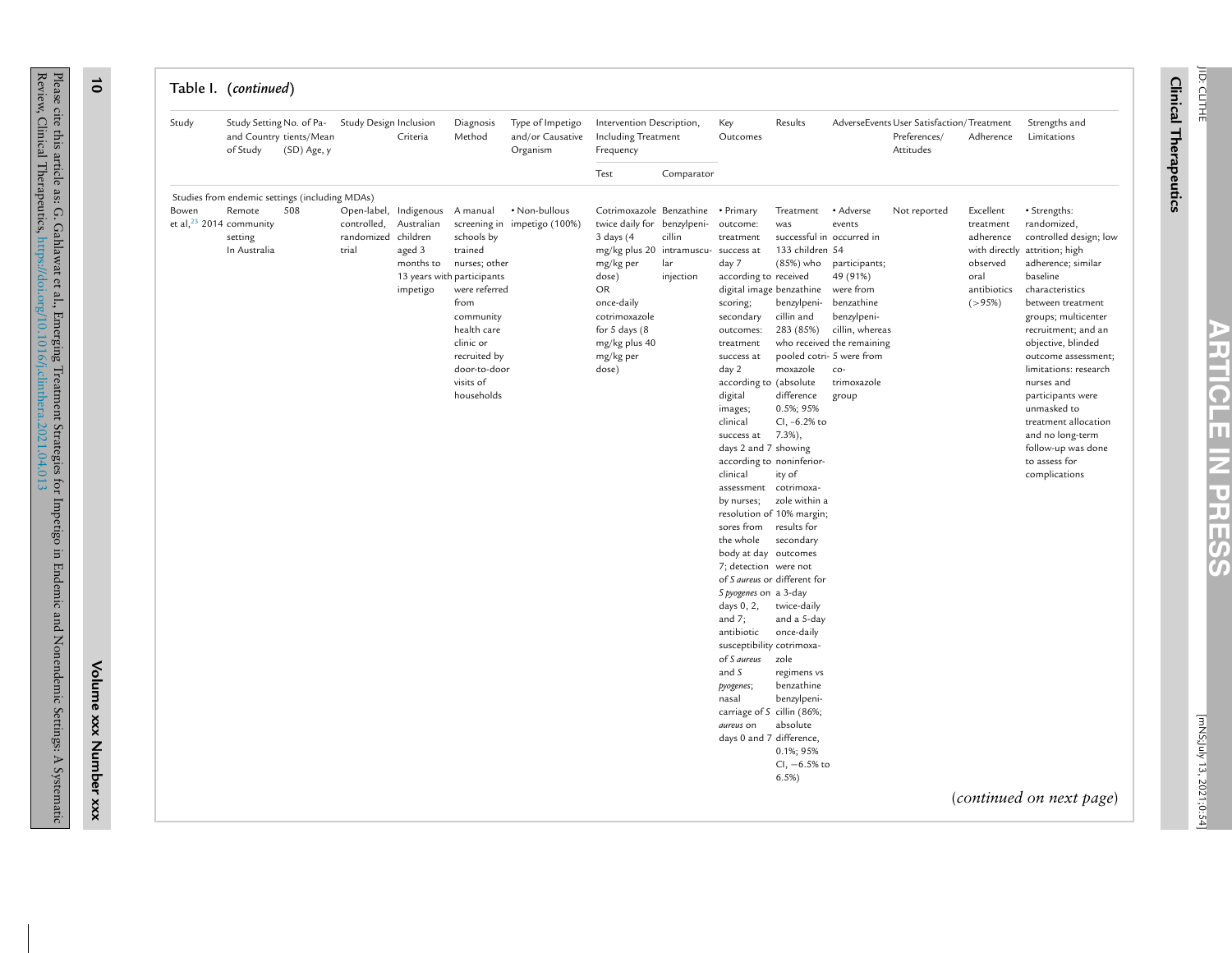| Table I. |  | (continued) |
|----------|--|-------------|
|          |  |             |

| Study                                  | and Country tients/Mean<br>of Study                               | Study Setting No. of Pa-<br>(SD) Age, y | Study Design Inclusion<br>Criteria                              | Diagnosis<br>Method                                                                                                                                                                                                   | Type of Impetigo<br>and/or Causative<br>Organism | Intervention Description,<br>Including Treatment<br>Frequency                                                               |                                          | Key<br>Outcomes                                                                                                                                                                                                                   | Results                                                                                                                                                                                                                                                                                                                                                                                                                                                                                | AdverseEvents User Satisfaction/Treatment<br>Preferences/<br>Attitudes | Adherence | Strengths and<br>Limitations                                                                                                                                                                                                                                                                                                                    |
|----------------------------------------|-------------------------------------------------------------------|-----------------------------------------|-----------------------------------------------------------------|-----------------------------------------------------------------------------------------------------------------------------------------------------------------------------------------------------------------------|--------------------------------------------------|-----------------------------------------------------------------------------------------------------------------------------|------------------------------------------|-----------------------------------------------------------------------------------------------------------------------------------------------------------------------------------------------------------------------------------|----------------------------------------------------------------------------------------------------------------------------------------------------------------------------------------------------------------------------------------------------------------------------------------------------------------------------------------------------------------------------------------------------------------------------------------------------------------------------------------|------------------------------------------------------------------------|-----------|-------------------------------------------------------------------------------------------------------------------------------------------------------------------------------------------------------------------------------------------------------------------------------------------------------------------------------------------------|
|                                        |                                                                   |                                         |                                                                 |                                                                                                                                                                                                                       |                                                  | Test                                                                                                                        | Comparator                               |                                                                                                                                                                                                                                   |                                                                                                                                                                                                                                                                                                                                                                                                                                                                                        |                                                                        |           |                                                                                                                                                                                                                                                                                                                                                 |
| Marks<br>(MDA<br>intervention) Solomon | Remote<br>et al, $29$ 2018 community<br>setting in the<br>Islands | 1291/25                                 | Community, Not<br>randomized, Applicable<br>open-label<br>study | Clinical<br>diagnosis;<br>impetigo<br>lesion swabs<br>were<br>collected at<br>baseline and<br>3 and 12<br>months to<br>detect an-<br>timicrobial<br>resistance;<br>swabs were<br>streaked<br>onto horse<br>blood agar | $\bullet$ S aureus: 80%; S<br>pyogenes: 56%      | Single-dose<br>oral<br>azithromycin<br>MDA, 30<br>mg/kg,<br>maximum 2 g<br>with<br>ivermectin,<br>single dose.<br>200 g/kg. | lvermectin<br>single dose,<br>$200$ g/kg | • Primary<br>outcome:<br>prevalence of impetigo<br>impetigo at decreased<br>12 months; to 2.5% in<br>secondary<br>outcome:<br>macrolide<br>resistance in and from<br>each study<br>arm at base in the<br>line, 3 mo,<br>and 12 mo | $\cdot$ At 12 mo, $\cdot$ Not<br>prevalence of reported<br>baseline and from 10.1%<br>the<br>ivermectin-<br>only group<br>12.1% 3.3%<br>combined<br>treatment<br>group; at 3<br>mo, 53% of<br>the S aureus<br>strains were<br>macrolide<br>resistant in<br>the<br>combined<br>treatment<br>arm, but no<br>resistant<br>strains were<br>detected at<br>12 mo; no<br>macrolide<br>resistance<br>was detected<br>among<br>streptococci<br>in either arm<br>at any of the<br>3 time points | Not reporter                                                           |           | Not reported • Limitations: sample<br>size too small to draw<br>firm conclusions;<br>swabs were not taken<br>from every individual<br>or from every lesion<br>on an individual;<br>study was not<br>blinded; diagnosis of<br>impetigo was made<br>on clinical grounds<br>alone by a single<br>experienced physician<br>(continued on next page) |

Please

--- **2021**

**ARTICLE**

**IZ** 

**PRESS**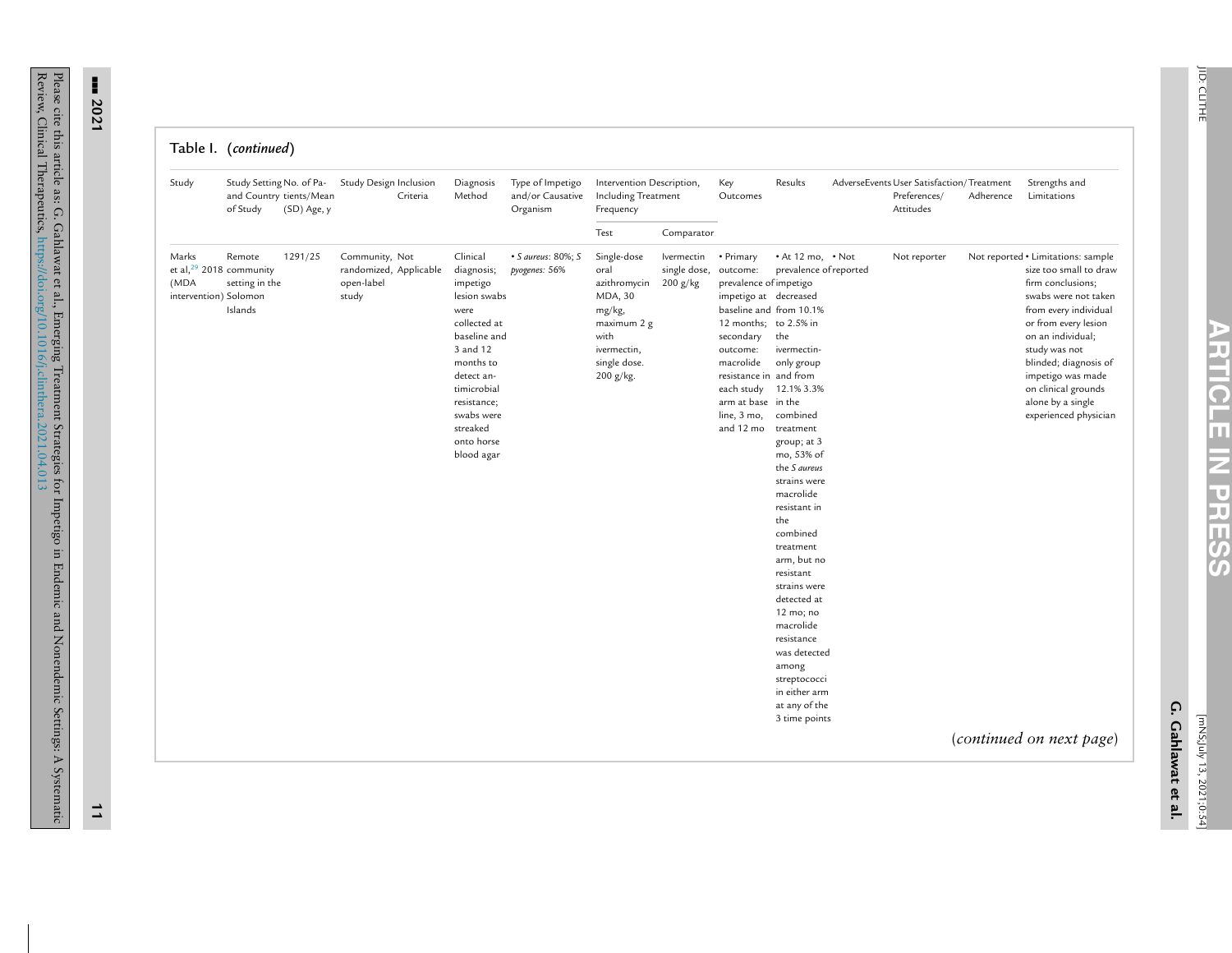Please cite

Review,

**12**

**Volume**

**xxx**

**Number**

**xxx**

**PRESS** [mNS;July

**ARTICLE**

**IZ**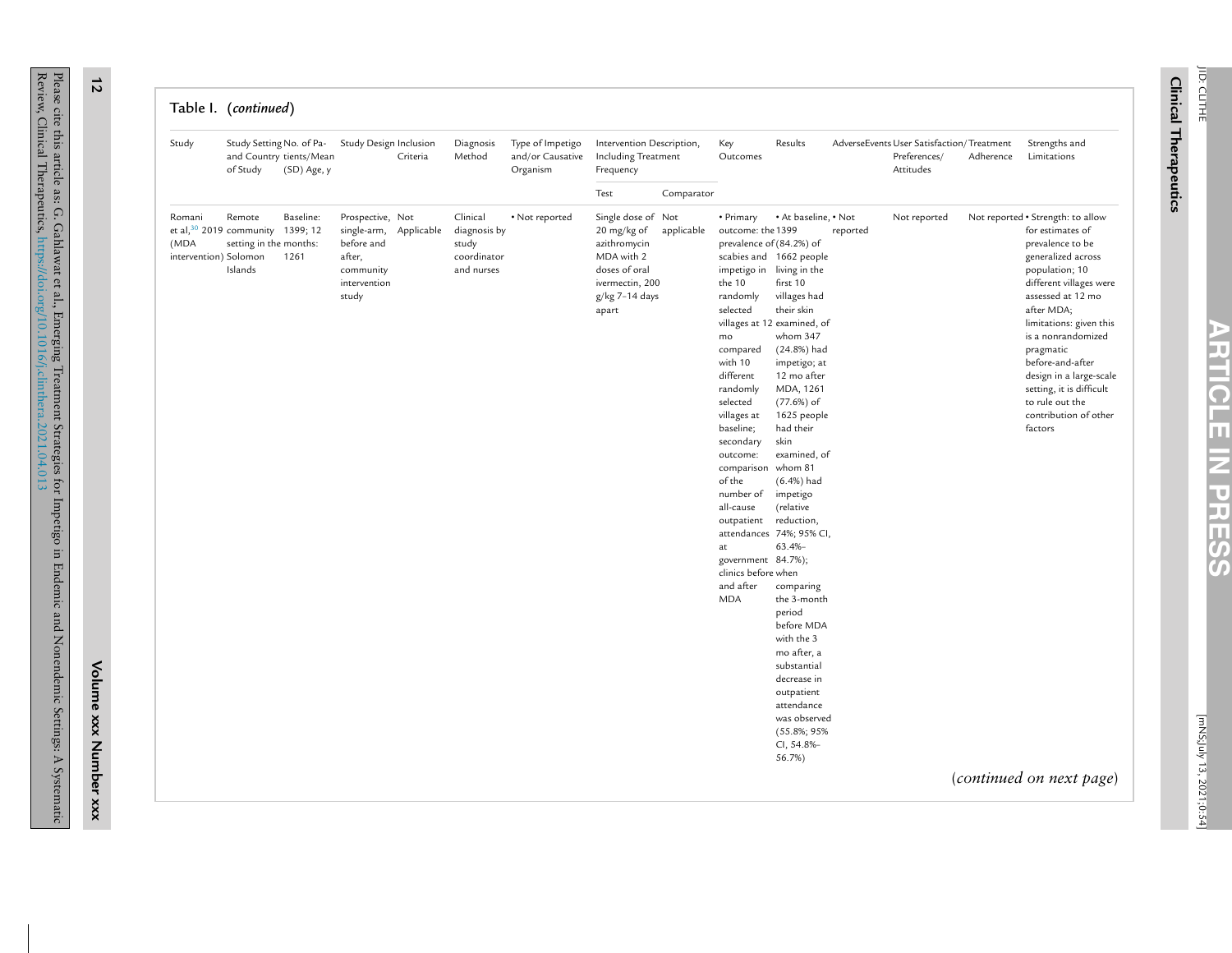| Study                           | of Study                                                                          | Study Setting No. of Pa-<br>and Country tients/Mean<br>(SD) Age, y | Study Design Inclusion                                                                    | Criteria | Diagnosis<br>Method               | Type of Impetigo<br>and/or Causative<br>Organism | Intervention Description,<br>Including Treatment<br>Frequency                                                                                                                                               |                                                                                                                                                | Key<br>Outcomes                                                                | Results                                                                                                                                                                                                                                                                                                                                                                                                                                                  |                                                                                                                                                                                 | AdverseEvents User Satisfaction/Treatment<br>Preferences/<br>Attitudes | Adherence | Strengths and<br>Limitations                                                                                                                                           |
|---------------------------------|-----------------------------------------------------------------------------------|--------------------------------------------------------------------|-------------------------------------------------------------------------------------------|----------|-----------------------------------|--------------------------------------------------|-------------------------------------------------------------------------------------------------------------------------------------------------------------------------------------------------------------|------------------------------------------------------------------------------------------------------------------------------------------------|--------------------------------------------------------------------------------|----------------------------------------------------------------------------------------------------------------------------------------------------------------------------------------------------------------------------------------------------------------------------------------------------------------------------------------------------------------------------------------------------------------------------------------------------------|---------------------------------------------------------------------------------------------------------------------------------------------------------------------------------|------------------------------------------------------------------------|-----------|------------------------------------------------------------------------------------------------------------------------------------------------------------------------|
|                                 |                                                                                   |                                                                    |                                                                                           |          |                                   |                                                  | Test                                                                                                                                                                                                        | Comparator                                                                                                                                     |                                                                                |                                                                                                                                                                                                                                                                                                                                                                                                                                                          |                                                                                                                                                                                 |                                                                        |           |                                                                                                                                                                        |
| Romani<br>(MDA<br>intervention) | Remote<br>et al, <sup>31</sup> 2015 community 2051; 12<br>setting in Fiji months: | Baseline:<br>1782                                                  | Prospective, Not<br>before and applicable<br>after,<br>community<br>intervention<br>study |          | Clinical<br>diagnosis by<br>nurse | • Not Reported.                                  | MDA of 1 dose Standard<br>cream followed dose of<br>by a second<br>dose 7-14 days permethrin<br>apart if scabies to affected<br>observed at<br>baseline OR<br>MDA of oral<br>ivermectin, 200 with a<br>g/kg | of permethrin care group: 1 outcome:<br>topical<br>people and<br>their<br>contacts<br>second dose<br>after 14 days<br>if symptoms<br>persisted | • Primary<br>scabies and<br>impetigo<br>from<br>baseline to<br>$12 \text{ mo}$ | • Prevalence • Adverse<br>of impetigo events were<br>reduced in<br>the<br>ivermectin<br>to 8.0%<br>(relative<br>reduction,<br>52%-83%); vs 6.8%)<br>prevalence in<br>the standard<br>care group:<br>declined<br>from 21.4%<br>to 14.6%<br>(relative<br>reduction,<br>32%; 95% CI,<br>$14\% - 50\%$ ;<br>the<br>prevalence<br>decreased<br>from 24.6%<br>to 11.4% in<br>the<br>permethrin<br>group<br>(relative<br>reduction,<br>54%; 95% CI,<br>35%-73%) | prevalence of significantly mild and were<br>reported<br>more<br>frequently in<br>group: 24.6%the ivermectin<br>group than in<br>the<br>permethrin<br>67%; 95% CI, group (15.6% | Not reported                                                           |           | Not reported • Limitations: as an<br>MDA, relied on<br>clinical diagnosis (I<br>believe in all cases by<br>a single examiner)                                          |
| scale.                          |                                                                                   |                                                                    |                                                                                           |          |                                   |                                                  |                                                                                                                                                                                                             |                                                                                                                                                |                                                                                |                                                                                                                                                                                                                                                                                                                                                                                                                                                          |                                                                                                                                                                                 |                                                                        |           | MDA = mass drug administration; MRSA = methicillin-resistant Staphylococcus aureus; MSSA = methicillin-susceptible Staphylococcus aureus; SIRS = skin infection rating |

--- **2021**

**13**

**ARTICLE**

**IZ** 

**PRESS**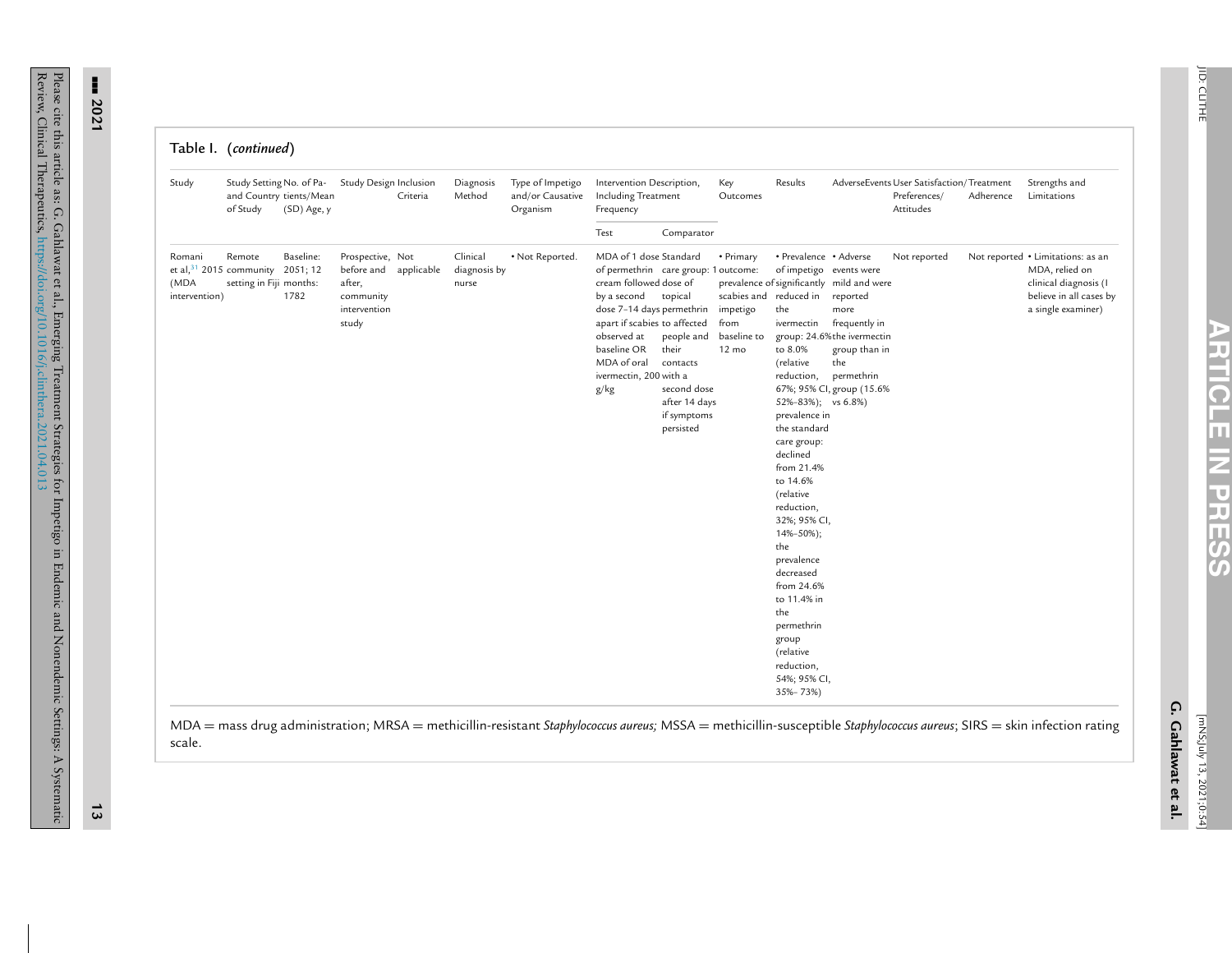# **ARTICLE IN PRESS**

### <span id="page-13-0"></span>**Clinical Therapeutics**



Figure 1. The Preferred Reporting for Systematic Reviews and Meta-Analyses (PRISMA) flow diagram.

testing, such as a bacterial culture, was included in 6 studies to determine the causative agent of impetigo[.24–26,28–30](#page-19-0)

### **Efficacy and Tolerability of Interventions** *Studies from Nonendemic Settings*

*Topical Ozenoxacin.* Three clinical studies evaluated the efficacy and tolerability of 1% topical ozenoxacin.<sup>26–28</sup> Of these, 2 RCTs<sup>[26,28](#page-19-0)</sup> that involved 723 participants provided suitable data for pooled analysis, revealing superior efficacy of ozenoxacin over placebo (relative risk =  $1.52$ ;  $95\%$  CI,  $1.25-1.85$ ) when applied twice daily for 5 days.

The first study by Gropper et  $al^{26}$  $al^{26}$  $al^{26}$  recruited 464 individuals predominantly with nonbullous impetigo (79%) from 27 outpatient clinics in 5 countries. Ozenoxacin was superior to placebo in terms of clinical efficacy (defined based on changes in skin infection rating scale [SIRS] scores at day 6–7) after 5 days of application  $(35\% \text{ vs } 19.2\%; P = 0.003)$ . The active control (topical retapamulin) in this study had slightly greater clinical efficacy than ozenoxacin (38%). The microbiological success (ie, absence of the pathogen after 6–7 days) was 79% in the ozenoxacin group compared with 57% for placebo  $(P < 0.0001)$ . Retapamulin, despite being effective in microbiological clearance, was significantly slower in terms of this effect than ozenoxacin (60% vs 75% for retapamulin vs. ozenoxacin after 3–4 days;  $P = 0.0087$ ). Treatment adherence was high in all groups. A total of 35 patients reported adverse effects, such as nasopharyngitis, rhinitis, and application site pain and irritation, with most of the adverse effects reported by those treated with retapamulin.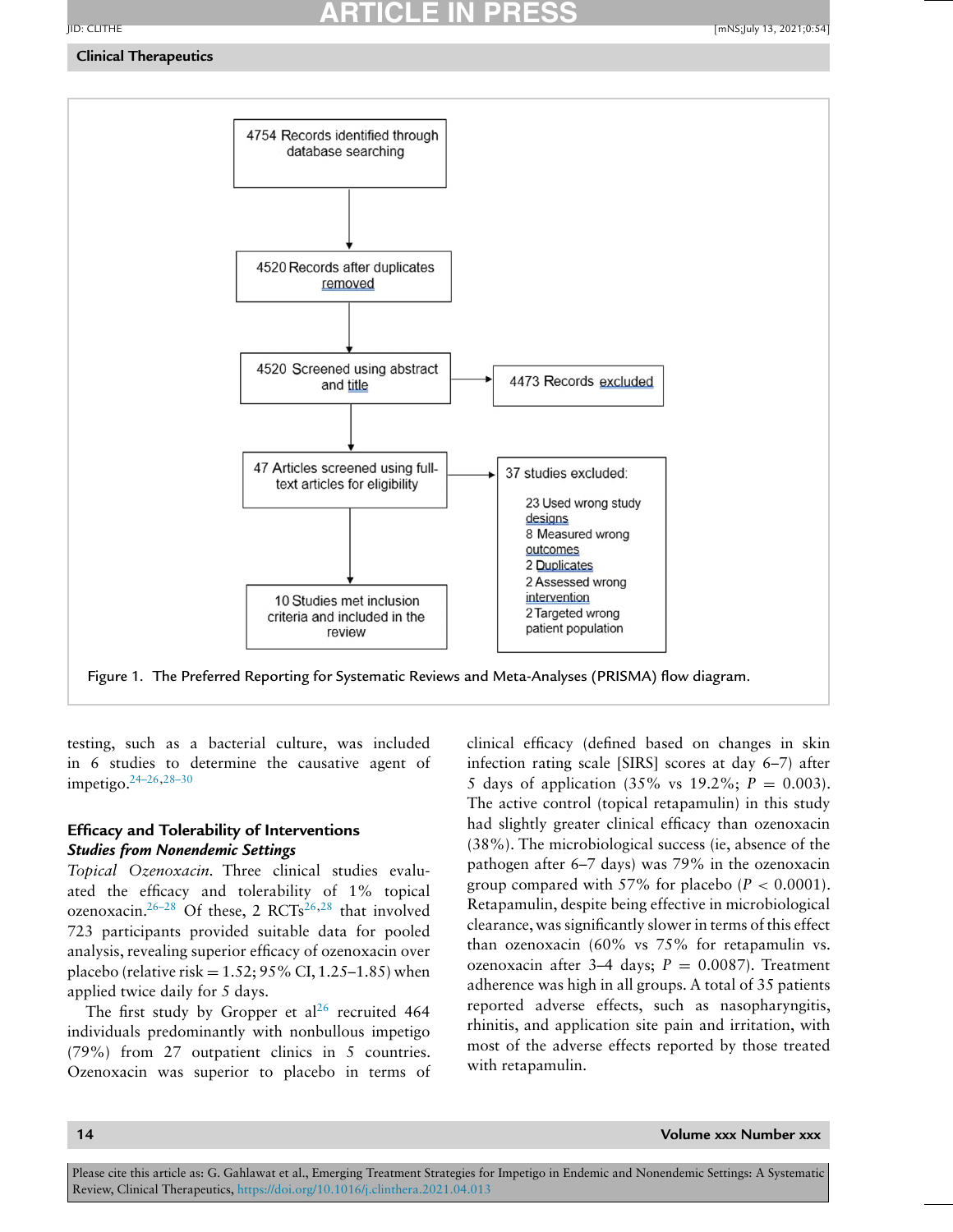### **ARTICLE IN PRESS** JID: CLITHE [mNS;July 13, 2021;0:54]

The second study involving ozenoxacin  $(n = 412)$ targeted patients with *S aureus* infection (54%) and was also a multinational study conducted across 6 countries[.28](#page-19-0) After 5 days of twice-daily treatment, there was a higher clinical success (cure of impetigo) among those treated with ozenoxacin compared with placebo  $(54\% \text{ vs } 38\%; P = 0.001)$ . Minor adverse events were reported in 4% of people taking ozenoxacin as opposed to 3% in the placebo group, including rosacea and seborrheic dermatitis in the ozenoxacin group and dermatitis and skin tightness in the placebo group.

The third study on ozenoxacin was a Phase I open-label trial that primarily aimed to establish the bioavailability and tolerability of the drug in 46 individuals[.27](#page-19-0) Overall, 94% of the individuals had nonbullous impetigo and were treated with a single 0.5-g dose of 1% ozenoxacin cream on the first day, twice-daily application for 4 days, and a single dose on day 6. On follow-up, nearly half (49%) of participants were clinically cured from impetigo (based on a reduction in the SIRS score from baseline), with 51% of the individuals demonstrating clinical improvement. Overall, 22 mild adverse events were reported in 46% of participants, and there were 3 moderate adverse events: anemia, tympanic membrane perforation, and superficial thrombophlebitis.

*Retapamulin.* The first study on retapamulin was a double-blind, comparative RCT that compared 1% retapamulin applied twice daily for 5 days with oral linezolid (10 mg/kg for children aged <5 years and 600 mg/kg for those aged  $>12$  years) dosed 2 to 3 times daily for 10 days. $29$  It included 410 patients with impetigo as well as patients with secondarily infected wounds and lacerations. Clinical success (defined as cure from impetigo caused by MRSA [ie, based on microbiological testing] or clinical improvement) was significantly higher in the linezolid group (84.2% vs 57%), with a  $-27\%$  difference in success rate (95% CI,  $-46.0\%$  to  $-8.7\%$ ). Frequency of adverse events were comparable for the 2 groups (31% and 27%, respectively). Treatment acceptability was higher for retapamulin, with 64% reporting a preference of the topical application over oral linezolid.

The second retapamulin study was a prospective, single-center non-RCT of 35 patients that evaluated the efficacy of retapamulin<sup>[24](#page-19-0)</sup> for treatment of impetigo, including impetigo caused by MRSA  $(n = 7)$ . After treatment with retapamulin twice daily for 5 days, 5 of 7 patients had clinical success, whereas 2 of 7 had clinical improvement at day 7. The wound size of impetigo lesions had also decreased significantly by a mean of 71% at follow-up. Retapamulin was found to have a favorable safety profile, with only 11% of the patients having mild-to-moderate adverse events, such as burning sensation at the application site, cough, furuncle, or upper respiratory tract infection, with no serious adverse effects reported.

*Minocycline.* A study conducted in outpatient clinics in Israel compared the efficacy of 1% minocycline foam twice daily for 7 days with the 4% minocycline foam formulation. $25$  In this RCT, the main causative agent for impetigo was also *S aureus,* with 75% of patients diagnosed with nonbullous impetigo. Clinical cure was achieved in 57% and 50% of people treated with the 1% and 4% minocycline formulations, respectively. The minocycline foam was rated to have moderate-toexcellent satisfaction and usability in 90% of the study participants. The relatively high treatment adherence further emphasized this, with 86% and 75% of participants reporting adherence to the 1% and 4% treatments, respectively.

### *Studies From Endemic Settings*

The first study was an open-label  $RCT^{12}$  $RCT^{12}$  $RCT^{12}$  that compared the efficacy of 2 different doses and durations of oral cotrimoxazole (4 mg/kg plus 20 mg/kg per dose given twice daily for 3 days and 8 mg/kg plus 40 mg/kg per dose given for 5 days) with benzathine benzylpenicillin injection. The study was conducted among 508 Indigenous Australian children with severe impetigo and a mean (SD) age of 7 (4.6- 9.7) years. Treatment success (defined as healing or improvement of sores based on digital imaging) was 85% for all 3 treatment regimens on day 7. The absolute difference between the benzylpenicillin and the pooled cotrimoxazole group combining both the 3- and 5-day regimens was 0.5% (95% CI, −6.2% to 7.3%), indicating noninferiority of cotrimoxazole. However, a significant difference was found in the number of adverse events reported: –31% in the benzathine benzylpenicillin (mostly injection site pain) and 2% in the combined cotrimoxazole groups. High treatment adherence  $(>95\%)$  was reported with oral cotrimoxazole. No differences were found in outcomes between the 3- and 5-day cotrimoxazole regimens.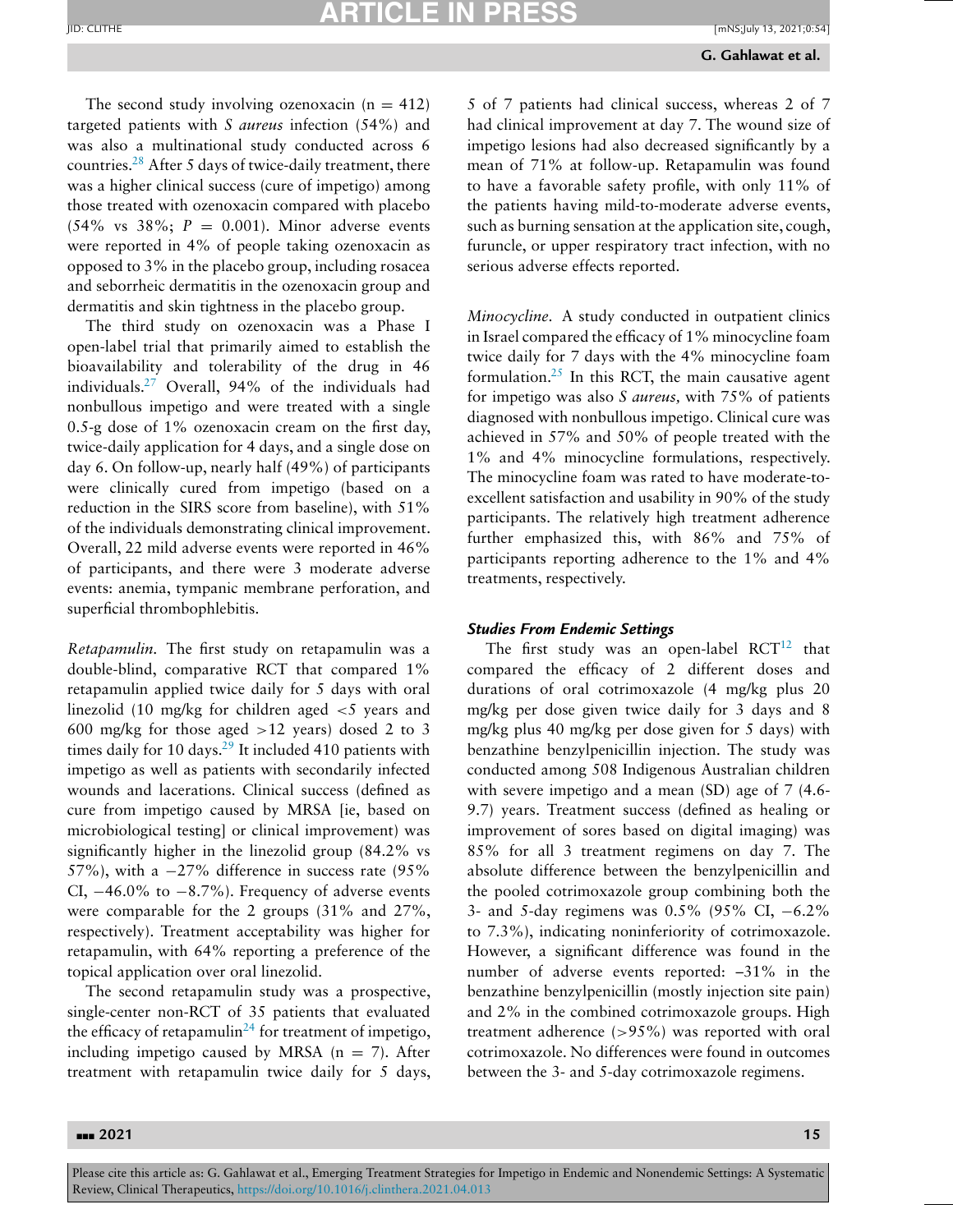# **ARTICLE IN PRESS**

### **Clinical Therapeutics**

The other studies in endemic settings were MDA interventions in remote community settings.  $30-32$  The study by Marks et al $30$  conducted in Solomon Islands compared single-dose ivermectin (200 g/kg) with a combination of single-dose ivermectin (200 g/kg) and azithromycin (30 mg/kg) in reducing impetigo. The baseline impetigo prevalence was 10.1% and 12.1% in the ivermectin-only and combination treatment groups, respectively. There was no difference in outcome; after 12 months, there was a 75% and 73% relative reduction in impetigo prevalence from baseline, respectively. Another MDA study conducted in the Solomon Islands was a pre-post intervention study that evaluated the tolerability and feasibility of largescale administration of azithromycin and ivermectin in reducing impetigo prevalence.<sup>31</sup> The whole province was given single-dose azithromycin (20 mg/kg) and 2 doses of ivermectin (200 g/kg) administered 7 to 14 days apart. The study concluded that the coadministration of these drugs led to a 16% absolute reduction in impetigo prevalence and a 74% relative reduction from baseline  $(24.8\%)$  to 12 months  $(6.4\%)$ after treatment. There was also a significant reduction in the outpatient clinic presentations for skin sores, abscesses, and boils, when the period 3 months before the MDA was compared with the period 3 months after (51%; 95% CI, 49%-53%).

The third MDA study was conducted in Fiji to compare the impact of an ivermectin-based MDA (given at 200 g/kg) with a guideline-recommended dose of permethrin and a standard care group (involved 1 dose of permethrin to affected people and their contacts with a second dose after 14 days if symptoms persisted)[.32](#page-19-0) This trial found that the prevalence of impetigo decreased in all 3 treatment groups, with the highest relative reduction observed in the ivermectin group (67%; 95% CI, 52%-83%). Adverse events were more common in the ivermectin than permethrin group (16% vs 7%) and included itchy skin, headache, abdominal pain, joint pain, and dizziness.

### *Risk of Bias Assessment*

The risk of bias varied among the studies and across different domains (Figures 2 and 3). Two clinical trials targeting ozenoxacin 1% cream,  $26,28$  a trial involving retapamulin, $29$  and an ivermectin-based MDA trial<sup>[32](#page-19-0)</sup> had a low risk of bias in the overall assessment as well as in individual domains. The lack of description of the participation rate and an inadequate sample size



Figure 2. Methodological quality summary.



Figure 3. Methodological quality graph, as percentages across all included studies.

and/or power description were among the deficiencies identified from the nonrandomized studies. $24,27$  Finally, the RCTs on ozenoxacin were industry funded, and the investigators declared affiliations as employees or consultants of the sponsor company.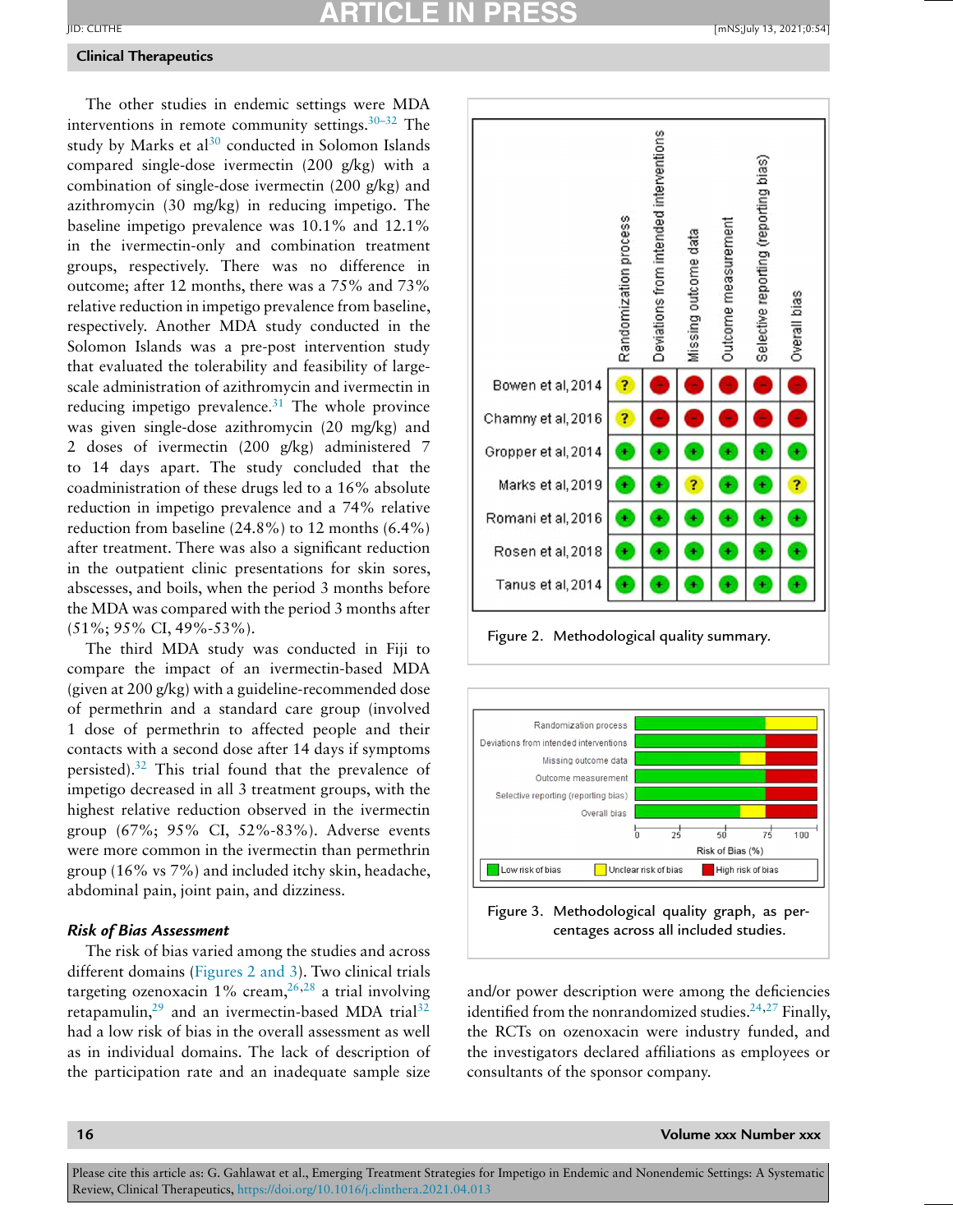### **ARTICLE IN PRESS** JID: CLITHE [mNS;July 13, 2021;0:54]

### **DISCUSSION**

This study presents an updated review of treatment strategies for impetigo in endemic and nonendemic settings. Although the number of publications on impetigo treatments from the past 10 years is limited, a few treatment alternatives have emerged. In nonendemic settings, topical drugs, such as ozenoxacin, retapamulin, and a new minocycline formulation, have been investigated through RCTs and other clinical studies. Of these, ozenoxacin 1% cream has the strongest evidence base to date, as demonstrated by 2 multinational trials[.26,28](#page-19-0) This new nonfluorinated quinolone antibiotic has superior efficacy without significant tolerability concerns when compared with placebo. It possesses potent bacteriostatic and bactericidal properties against gram-positive pathogens such as *S. aureus* and *Streptococcus pyogenes,*[33,34](#page-19-0) although the reported clinical success rates are lower than those for retapamulin or sodium fusidate.<sup>29,35,36</sup> This finding could be related to the more stringent criteria used to define clinical success in the ozenoxacin studies.<sup>26,28</sup> Nevertheless, in light of this evidence, the US Food and Drug Administration approved ozenoxacin for use in 2017 for treatment of impetigo in adults and children aged  $\geq$  2 months.<sup>37</sup>

Another topical agent investigated in nonendemic clinical settings during the past 10 years is retapamulin, a new topical antibiotic from the pleuromutilin class.<sup>38</sup> It may have similar efficacy with ozenoxacin.<sup>26,28</sup> Retapamulin was approved for use in 2007 for the treatment of impetigo in adults and children from the age of ≥9 months by the US Food and Drug Administration.<sup>39</sup> One RCT<sup>[29](#page-19-0)</sup> comparing 1% retapamulin ointment with oral linezolid found that the clinical success observed with retapamulin was similar to that reported in previous studies  $35,36$  but that linezolid was superior. A non-RCT clinical study also demonstrated high clinical efficacy of the 1% retapamulin ointment in patients with MRSA.<sup>24</sup> In addition, its tolerability profile has been established in a postmarketing surveillance study. $40$  Overall, the evidence supports the use of the drug for the management of impetigo and other uncomplicated bacterial skin infections[.41,42](#page-19-0)

Although the burden of impetigo is enormous in endemic settings, the only clinical trial that explored the treatment of impetigo in endemic areas was conducted in 2009 to 2012, targeting Australian Aboriginal children with nonbullous impetigo living

in the Northern Territory.<sup>12</sup> The results indicated that oral cotrimoxazole (for 3 or 5 days) was not inferior to benzathine benzylpenicillin injection in treating severe impetigo. Benzathine benzylpenicillin is not recommended in most endemic and nonendemic settings where MRSA is uncommon as first-line treatment of impetigo; rather oral cloxacillin (or equivalent) or cephalexin is the usual recommendation. $11$ Nonetheless, this was an important finding in the Australian context given oral treatments have better uptake than injectable forms of treatments. The limited treatment options in this setting indicate the need to ensure the judicial use of existing antibiotics and to find sustainable alternative treatment strategies to tackle the enormous burden of skin infections in these settings.

We evaluated community-based MDA as a strategy to reduce the prevalence of impetigo in endemic settings. We found 3 ivermectin-based MDA interventions that targeted scabies and had an associated benefit in reducing the occurrence of impetigo,  $30-32$  suggesting that managing causes that underlie impetigo, such as scabies, may be effective in preventing impetigo in such settings. The addition of azithromycin to an ivermectin-based MDA had no apparent benefit in further reducing impetigo, emphasizing the fact that the reduction in impetigo was largely related to the decrease in scabies. $30$  On the contrary, there was an increase in macrolide-resistant *S aureus* strains after adding azithromycin to the MDA. This increase is important in view of induction in resistant strains after azithromycin was administered as a regimen for trachoma  $MDA<sup>43</sup>$  $MDA<sup>43</sup>$  $MDA<sup>43</sup>$  and highlights the need to carefully assess the use of antibiotics in such programs.

On the basis of the Australian New Zealand Clinical Trials Registry, only 2 registered trials are currently examining the effect of topical antibiotics and antiseptics for the treatment of impetigo. One is a pilot RCT comparing topical hydrogen peroxide or soft white paraffin ointment with mupirocin ointment in the Australian general practice setting (awaiting ethics approval, ACTRN12619001366145p), and the other is an RCT in New Zealand assessing the efficacy of topical fusidic acid and hydrogen peroxide for mild impetigo in school children (ACTRN1261000356460), which is close to completion. Given the size of the burden of impetigo, we believe there is a need for more trials, especially in endemic settings.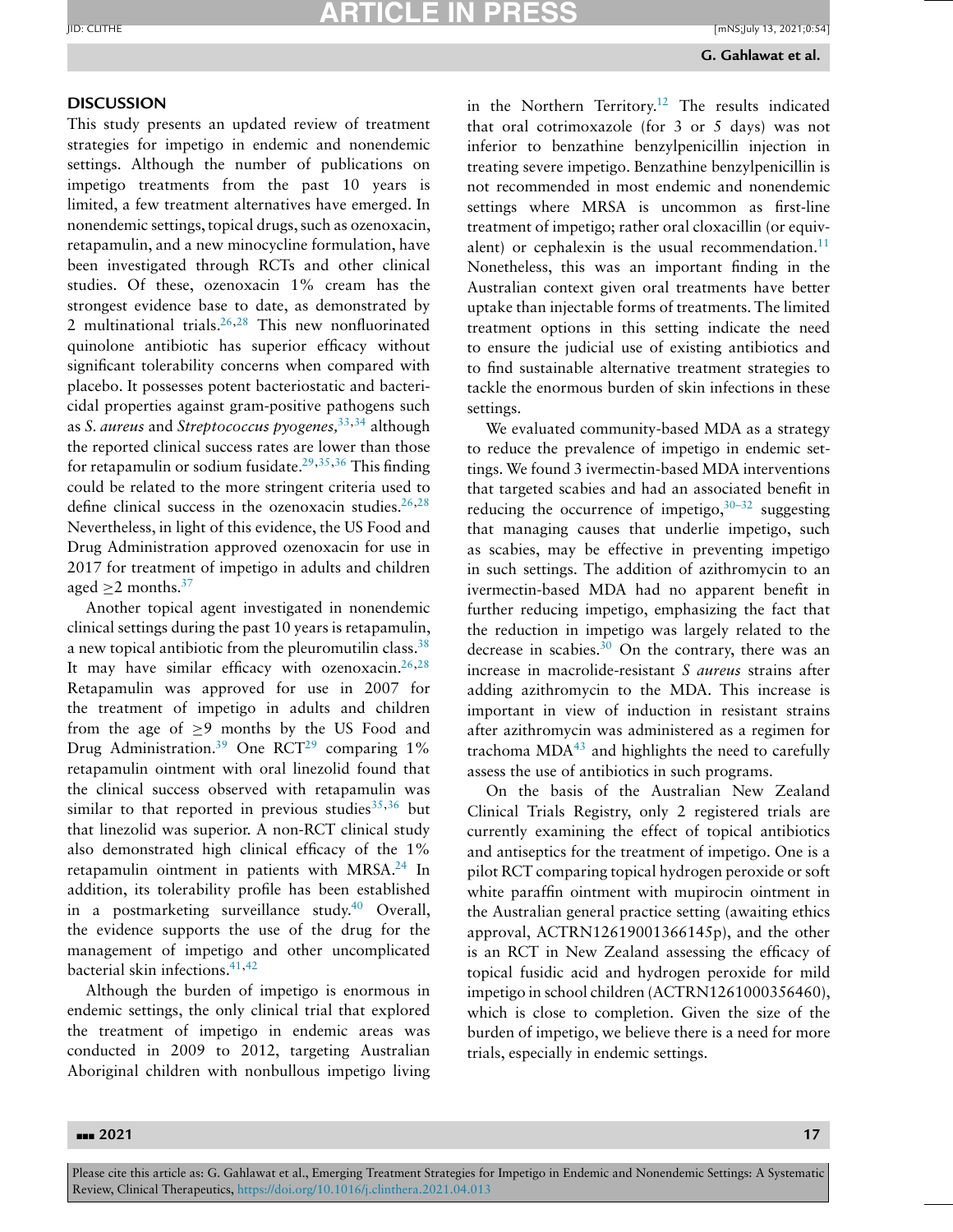### **ARTICLE IN PRESS** JID: CLITHE [mNS;July 13, 2021;0:54]

### **Clinical Therapeutics**

### **Implications for Practice**

Considering the significant burden of skin infections, such as impetigo, and the increase in antibiotic resistance, treatment choices are limited, especially in people with impetigo caused by MRSA. Ozenoxacin is highly effective against methicillin-susceptible *S aureus*, MRSA, and *S pyogenes.*[44](#page-20-0) Furthermore, it has a superior resistance profile when compared with quinolone antibiotics because of its ability to simultaneously inhibit bacterial DNA gyrase and intravenous topoisomerase, whereas most quinolones bind with only 1 of the  $2^{45}$  It is also relatively less affected by the efflux pumps that some bacteria use for resistance. $45$  Overall, ozenoxacin appears to be a promising treatment alternative, although further clinical studies are needed to establish its efficacy and safety across different settings. Retapamulin is recommended by the Infectious Diseases Society of America for treatment of bullous and nonbullous impetigo<sup>11</sup>; however, the emergence of resistant bacterial strains (eg, *S aureus*) [41](#page-19-0)[,46,47](#page-20-0) raises potential concerns for long-term clinical usefulness, particularly for impetigo caused by MRSA. The cost associated<sup>[6](#page-18-0)[,48](#page-20-0)</sup> with newly introduced treatments, such as ozenoxacin and retapamulin, as opposed to off-patent products, such as mupirocin and fusidic acid, is too high to be afforded by the most vulnerable communities in resource-limited settings. Their use has been therefore limited to settings such as North America and Europe.

In addition to oral cotrimoxazole or benzathine penicillin G injection, MDA has emerged as an effective treatment strategy for community-based impetigo management campaigns in endemic settings. Ivermectin-based MDA, targeting scabies, had a positive spillover effect on impetigo. In addition, recent works further found the benefit of MDA in reducing the prevalence of impetigo even at 24<sup>[49](#page-20-0)</sup> and 36 months $^{50}$  $^{50}$  $^{50}$  after the intervention, highlighting the longterm relevance of MDA interventions. Nevertheless, additional works are warranted to understand the sustainability of periodic administration, potential antibiotic resistance, and applicability in other endemic contexts outside the Pacific. Finally, the National Institute for Health and Care Excellence (United Kingdom) recommends the use of topical antiseptic (1% hydrogen peroxide) as a first-line option, especially for localized, nonbullous impetigo, $51$  although this recommendation is based on low-quality evidence that indicated no significant difference between fusidic acid and hydrogen peroxide. $19,51$  $19,51$  A Phase IV trial of the efficacy of topical hydrogen peroxide cream for mild impetigo in school children is currently under way in New Zealand, and the results of this trial are likely to provide additional insight into using topical antiseptics for impetigo treatment.<sup>52</sup> The National Healthy Skin Guidelines (Australia) also recommend washing hands with soap for the prevention of impetigo in resourcelimited settings,  $53$  although this too was based on evidence from 1 RCT published in 2005.<sup>54</sup>

### **Limitations**

The inclusion of a small number of studies with significant heterogeneity precluded a quantitative analysis of the studies. Because of the limited pool of high-quality studies, it was not possible to make treatment recommendations toward clinical guidelines using the GRADE (Grading of Recommendations, Assessment, Development, and Evaluations) approach. The limited pool of studies is mainly attributed to the lack of development of new drugs for impetigo. Some of the included studies also had small sample sizes.

### **CONCLUSION**

This review identifies a limited evidence base supporting the use of topical ozenoxacin or retapamulin for impetigo treatment in nonendemic settings, whereas systemic antibiotics and the MDA strategy have evidence for use in endemic settings. The rapid emergence of resistant bacteria across the world is endangering the clinical efficacy of antibiotics and highlights the need for judicious use of existing antimicrobials and the development of newer agents. Although the emergence of drugs such as ozenoxacin for impetigo treatment in nonendemic settings is a positive development, the findings are indicative of the clear need for research into finding tolerable and effective alternative treatments. Although further validation is needed, MDA trials targeting scabies maybe useful in reducing impetigo burden in endemic settings during a longer period. Substantial morbidity from impetigo and the resultant sequelae in endemic settings highlight the clear need for less expensive, widely available, and acceptable alternative agents and treatment strategies. In sum, our review calls for welldesigned RCTs, including MDA interventions, for the treatment of impetigo in endemic settings.

### **ACKNOWLEDGMENTS**

Garima Gahlawat, Wubshet Tesfaye, Mary Bushell, Solomon Abrha, and Jackson Thomas conceived the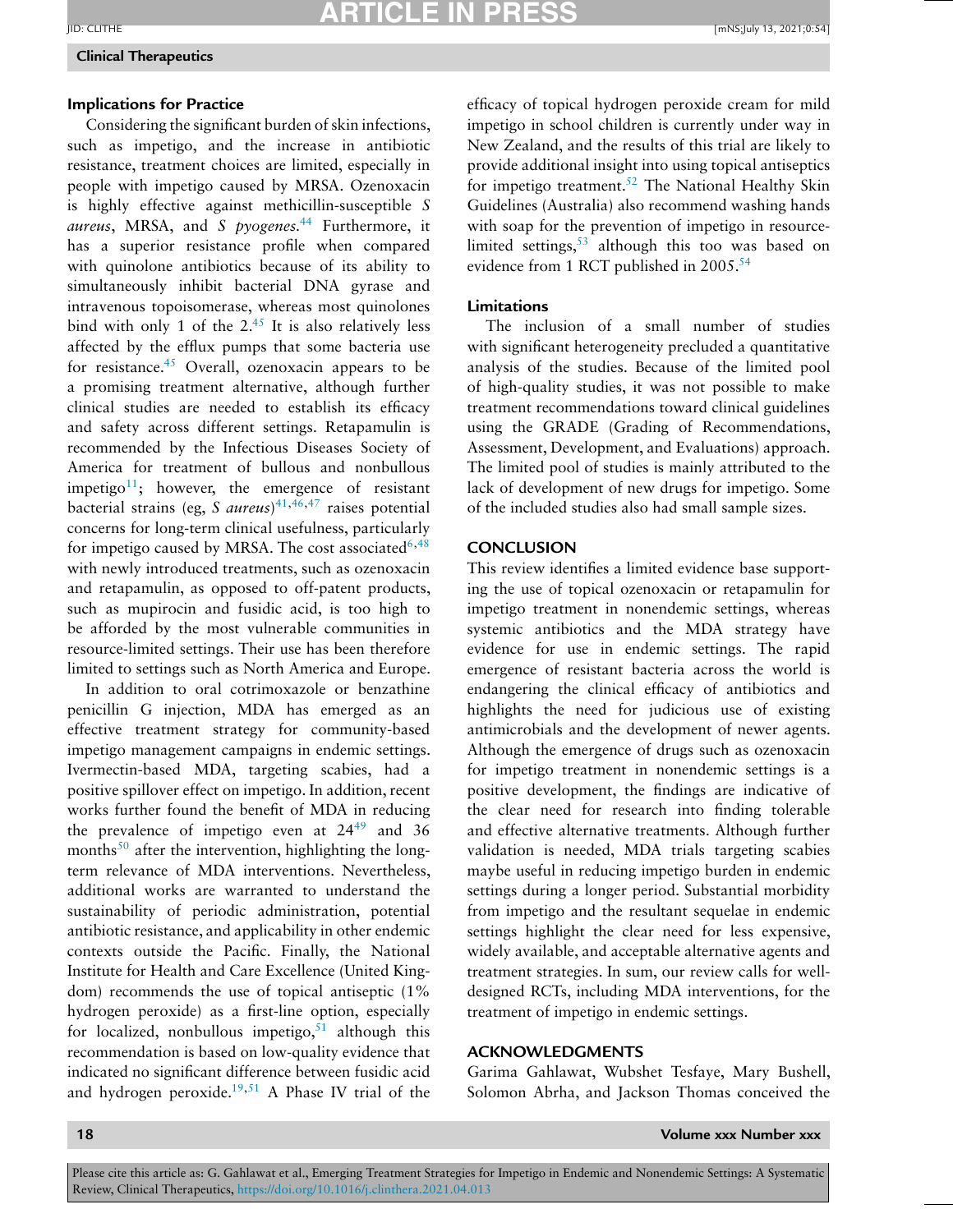# **ARTICLE IN PR**

<span id="page-18-0"></span>study. Garima Gahlawat, Wubshet Tesfaye, Mary Bushell, Solomon Abrha, and Jackson Thomas contributed to the study design. Garima Gahlawat, Wubshet Tesfaye, Mary Bushell, Gregory M. Peterson, Solomon Abrha, and Jackson Thomas participated in literature searches, data acquisition, evidence synthesis and interpretation of findings. Garima Gahlawat, Wubshet Tesfaye, and Solomon Abrha were involved in critical appraisal of the studies. Garima Gahlwat, Wubshet Tesfaye, Mary Bushell and Jackson Thomas drafted the initial manuscript. Garima Gahlawat, Wubshet Tesfaye, Mary Bushell, Solomon Abrha, Gregory M. Peterson, Cynthia Mathew, Mahipal Sinnollareddy, Indira Samarawickrema, Tom Calma, Aileen Y. Chang, Daniel Engelman, Andrew Steer, and Jackson Thomas were involved in critical revision of the work for intellectual content and validation. Wubshet Tesfaye, Mary Bushell, and Jackson Thomas were involved in supervision of the work. All authors reviewed and approved the final manuscript.

### **FUNDING**

This research was partly supported by the Australian [Government](https://doi.org/10.13039/100015539) through the Medical Research Future Fund (MRFF) funding scheme (project ID APP1170357). The views expressed herein are those of the authors and are not necessarily those of the Australian Government or MRFF.

### **DISCLOSURES**

The authors have indicated that they have no conflicts of interest regarding the content of this article.

### **SUPPLEMENTARY MATERIALS**

Supplementary material associated with this article can be found, in the online version, at doi:10.1016/j. [clinthera.2021.04.013.](https://doi.org/10.1016/j.clinthera.2021.04.013)

### **REFERENCES**

- 1. [Cole](http://refhub.elsevier.com/S0149-2918(21)00208-3/sbref0001) C, [Gazewood](http://refhub.elsevier.com/S0149-2918(21)00208-3/sbref0001) JD. Diagnosis and treatment of impetigo. *Am Fam Physician*. [2007;75:859–864.](http://refhub.elsevier.com/S0149-2918(21)00208-3/sbref0001)
- 2. [Davidson](http://refhub.elsevier.com/S0149-2918(21)00208-3/sbref0002) L, [Knight](http://refhub.elsevier.com/S0149-2918(21)00208-3/sbref0002) J, [Bowen](http://refhub.elsevier.com/S0149-2918(21)00208-3/sbref0002) AC. Skin infections in Australian Aboriginal children: a narrative review. *Med J Aust*. [2020;212:231–237.](http://refhub.elsevier.com/S0149-2918(21)00208-3/sbref0002)
- 3. [D'Cunha](http://refhub.elsevier.com/S0149-2918(21)00208-3/sbref0003) NM, [Peterson](http://refhub.elsevier.com/S0149-2918(21)00208-3/sbref0003) GM, [Baby](http://refhub.elsevier.com/S0149-2918(21)00208-3/sbref0003) KE, [Impetigo](http://refhub.elsevier.com/S0149-2918(21)00208-3/sbref0003) Thomas J. A need for new therapies in a world of increasing antimicrobial resistance. *J Clin Pharm Ther*. [2018;43:150–153.](http://refhub.elsevier.com/S0149-2918(21)00208-3/sbref0003)
- 4. [Nardi](http://refhub.elsevier.com/S0149-2918(21)00208-3/sbref0004) NM, [Schaefer](http://refhub.elsevier.com/S0149-2918(21)00208-3/sbref0004) TJ. *Impetigo*. USA: [StatPearls;](http://refhub.elsevier.com/S0149-2918(21)00208-3/sbref0004) 2017.
- 5. [Thomas](http://refhub.elsevier.com/S0149-2918(21)00208-3/sbref0005) J, [Christenson](http://refhub.elsevier.com/S0149-2918(21)00208-3/sbref0005) J, [Walker](http://refhub.elsevier.com/S0149-2918(21)00208-3/sbref0005) E, [Baby](http://refhub.elsevier.com/S0149-2918(21)00208-3/sbref0005) K, [Peterson](http://refhub.elsevier.com/S0149-2918(21)00208-3/sbref0005) G. Scabies-An ancient itch that is still rampant today. *J Clin Pharm Ther*. [2017;42:793.](http://refhub.elsevier.com/S0149-2918(21)00208-3/sbref0005)
- 6. [Hartman-Adams](http://refhub.elsevier.com/S0149-2918(21)00208-3/sbref0006) H, [Banvard](http://refhub.elsevier.com/S0149-2918(21)00208-3/sbref0006) C, [Juckett](http://refhub.elsevier.com/S0149-2918(21)00208-3/sbref0006) G. Impetigo: diagnosis and treatment. *Am Fam Physician*. [2014;90:229–235.](http://refhub.elsevier.com/S0149-2918(21)00208-3/sbref0006)
- 7. [Bowen](http://refhub.elsevier.com/S0149-2918(21)00208-3/sbref0007) AC, [Mahé A,](http://refhub.elsevier.com/S0149-2918(21)00208-3/sbref0007) [Hay](http://refhub.elsevier.com/S0149-2918(21)00208-3/sbref0007) RJ, et [al.](http://refhub.elsevier.com/S0149-2918(21)00208-3/sbref0007) The Global [Epidemiology](http://refhub.elsevier.com/S0149-2918(21)00208-3/sbref0007) of Impetigo: A Systematic Review of the Population Prevalence of Impetigo and Pyoderma. *PloS one*. 2015;10.
- 8. [Aung](http://refhub.elsevier.com/S0149-2918(21)00208-3/sbref0008) PTZ, [Cuningham](http://refhub.elsevier.com/S0149-2918(21)00208-3/sbref0008) W, [Hwang](http://refhub.elsevier.com/S0149-2918(21)00208-3/sbref0008) K, et [al.](http://refhub.elsevier.com/S0149-2918(21)00208-3/sbref0008) Scabies and risk of skin sores in remote Australian Aboriginal communities: A [self-controlled](http://refhub.elsevier.com/S0149-2918(21)00208-3/sbref0008) case series study. *PLoS Negl Trop Dis*. 2018;12.
- 9. [Pereira](http://refhub.elsevier.com/S0149-2918(21)00208-3/sbref0009) LB. Impetigo review. *An Bras Dermatol*. [2014;89:293–299.](http://refhub.elsevier.com/S0149-2918(21)00208-3/sbref0009)
- 10. [Bowen](http://refhub.elsevier.com/S0149-2918(21)00208-3/sbref0010) A, [May](http://refhub.elsevier.com/S0149-2918(21)00208-3/sbref0010) P, [Carapetis](http://refhub.elsevier.com/S0149-2918(21)00208-3/sbref0010) J, [Tong](http://refhub.elsevier.com/S0149-2918(21)00208-3/sbref0010) S, [Andrews](http://refhub.elsevier.com/S0149-2918(21)00208-3/sbref0010) R, [Currie](http://refhub.elsevier.com/S0149-2918(21)00208-3/sbref0010) B. *National Healthy Skin Guideline for the Prevention, Treatment and Public Health Control of Impetigo, Scabies, Crusted Scabies and Tinea for Indigenous Populations and [Communities](http://refhub.elsevier.com/S0149-2918(21)00208-3/sbref0010) in Australia*. 1st edition; 2018.
- 11. [Stevens](http://refhub.elsevier.com/S0149-2918(21)00208-3/sbref0011) DL, [Bisno](http://refhub.elsevier.com/S0149-2918(21)00208-3/sbref0011) AL, [Chambers](http://refhub.elsevier.com/S0149-2918(21)00208-3/sbref0011) HF, et [al.](http://refhub.elsevier.com/S0149-2918(21)00208-3/sbref0011) Practice guidelines for the diagnosis and management of skin and soft tissue infections: 2014 update by the Infectious Diseases Society of America. *Clin Infect Dis*. [2014;59:e10–e52.](http://refhub.elsevier.com/S0149-2918(21)00208-3/sbref0011)
- 12. [Bowen](http://refhub.elsevier.com/S0149-2918(21)00208-3/sbref0012) AC, [Tong](http://refhub.elsevier.com/S0149-2918(21)00208-3/sbref0012) SY, [Andrews](http://refhub.elsevier.com/S0149-2918(21)00208-3/sbref0012) RM, et [al.](http://refhub.elsevier.com/S0149-2918(21)00208-3/sbref0012) Short-course oral co-trimoxazole versus intramuscular benzathine benzylpenicillin for impetigo in a highly endemic region: an open-label, randomised, controlled, non-inferiority trial. *Lancet*. [2014;384:2132–2140.](http://refhub.elsevier.com/S0149-2918(21)00208-3/sbref0012)
- 13. [Geria](http://refhub.elsevier.com/S0149-2918(21)00208-3/sbref0013) AN, [Schwartz](http://refhub.elsevier.com/S0149-2918(21)00208-3/sbref0013) RA. Impetigo update: new challenges in the era of methicillin resistance. *Cutis*. [2010;85:65–70.](http://refhub.elsevier.com/S0149-2918(21)00208-3/sbref0013)
- 14. [Antonov](http://refhub.elsevier.com/S0149-2918(21)00208-3/sbref0014) NK, [Garzon](http://refhub.elsevier.com/S0149-2918(21)00208-3/sbref0014) MC, [Morel](http://refhub.elsevier.com/S0149-2918(21)00208-3/sbref0014) KD, [Whittier](http://refhub.elsevier.com/S0149-2918(21)00208-3/sbref0014) S, [Planet](http://refhub.elsevier.com/S0149-2918(21)00208-3/sbref0014) PJ, [Lauren](http://refhub.elsevier.com/S0149-2918(21)00208-3/sbref0014) CT. High prevalence of mupirocin resistance in *Staphylococcus aureus* isolates from a pediatric population. *Antimicrob Agents Chemother*. [2015;59:3350–3356.](http://refhub.elsevier.com/S0149-2918(21)00208-3/sbref0014)
- 15. [Williamson](http://refhub.elsevier.com/S0149-2918(21)00208-3/sbref0015) DA, [Carter](http://refhub.elsevier.com/S0149-2918(21)00208-3/sbref0015) GP, [Howden](http://refhub.elsevier.com/S0149-2918(21)00208-3/sbref0015) BP. Current and Emerging Topical Antibacterials and Antiseptics: Agents, Action, and Resistance Patterns. *Clin Microbiol Rev*. [2017;30:827–860.](http://refhub.elsevier.com/S0149-2918(21)00208-3/sbref0015)
- 16. [Hurdle](http://refhub.elsevier.com/S0149-2918(21)00208-3/sbref0016) JG, [O'Neill](http://refhub.elsevier.com/S0149-2918(21)00208-3/sbref0016) AJ, [Mody](http://refhub.elsevier.com/S0149-2918(21)00208-3/sbref0016) L, [Chopra](http://refhub.elsevier.com/S0149-2918(21)00208-3/sbref0016) I, [Bradley](http://refhub.elsevier.com/S0149-2918(21)00208-3/sbref0016) SF. In vivo transfer of high-level mupirocin resistance from *Staphylococcus epidermidis* to methicillin-resistant *Staphylococcus aureus* associated with failure of mupirocin prophylaxis. *The Journal of antimicrobial chemotherapy*. [2005;56:1166–1168.](http://refhub.elsevier.com/S0149-2918(21)00208-3/sbref0016)
- 17. [Vogel](http://refhub.elsevier.com/S0149-2918(21)00208-3/sbref0017) A, [Lennon](http://refhub.elsevier.com/S0149-2918(21)00208-3/sbref0017) D, [Best](http://refhub.elsevier.com/S0149-2918(21)00208-3/sbref0017) E, [Leversha](http://refhub.elsevier.com/S0149-2918(21)00208-3/sbref0017) A. Where to from here? The treatment of impetigo in children as resistance to fusidic acid emerges. *New Zealand Med J (Online)*. [2016;129:77–83.](http://refhub.elsevier.com/S0149-2918(21)00208-3/sbref0017)

### ---**2021 19**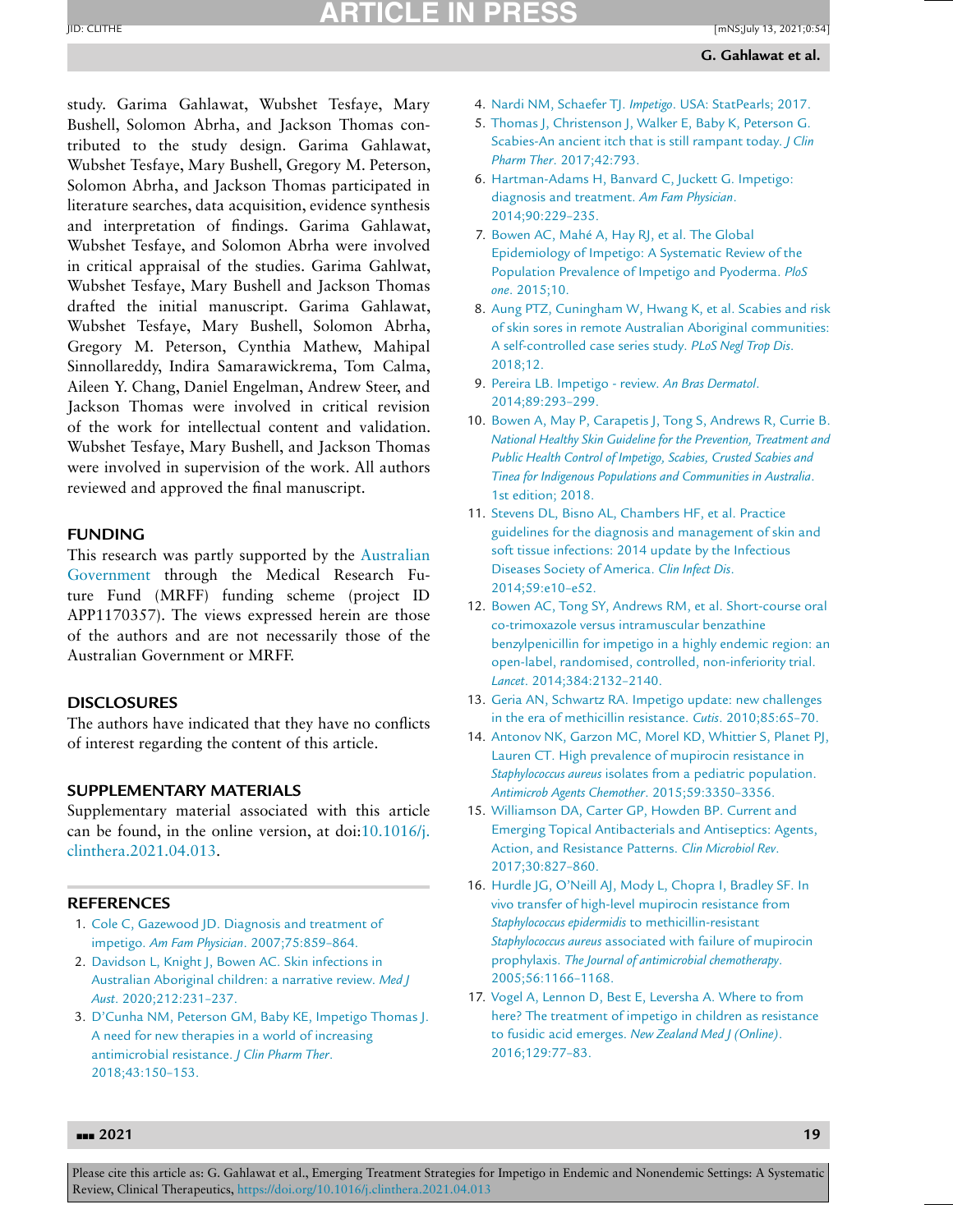### <span id="page-19-0"></span>**ARTICLE IN PR** JID: CLITHE [mNS;July 13, 2021;0:54]

### **Clinical Therapeutics**

- 18. [Driscoll](http://refhub.elsevier.com/S0149-2918(21)00208-3/sbref0018) DG, [Young](http://refhub.elsevier.com/S0149-2918(21)00208-3/sbref0018) CL, [Ochsner](http://refhub.elsevier.com/S0149-2918(21)00208-3/sbref0018) UA. Transient loss of high-level mupirocin resistance in Staphylococcus aureus due to MupA polymorphism. *Antimicrob Agents Chemother*. [2007;51:2247–2248.](http://refhub.elsevier.com/S0149-2918(21)00208-3/sbref0018)
- 19. [Koning](http://refhub.elsevier.com/S0149-2918(21)00208-3/sbref0019) S, van der [Sande](http://refhub.elsevier.com/S0149-2918(21)00208-3/sbref0019) R, [Verhagen](http://refhub.elsevier.com/S0149-2918(21)00208-3/sbref0019) AP, et [al.](http://refhub.elsevier.com/S0149-2918(21)00208-3/sbref0019) [Interventions](http://refhub.elsevier.com/S0149-2918(21)00208-3/sbref0019) for impetigo. *The Cochrane Catabase Syst Rev*. 2012;1.
- 20. [May](http://refhub.elsevier.com/S0149-2918(21)00208-3/sbref0020) PJ, [Tong](http://refhub.elsevier.com/S0149-2918(21)00208-3/sbref0020) SYC, [Steer](http://refhub.elsevier.com/S0149-2918(21)00208-3/sbref0020) AC, et [al.](http://refhub.elsevier.com/S0149-2918(21)00208-3/sbref0020) Treatment, prevention and public health management of impetigo, scabies, crusted scabies and fungal skin infections in endemic populations: a systematic review. *Trop Med Int Health*. [2019;24:280–293.](http://refhub.elsevier.com/S0149-2918(21)00208-3/sbref0020)
- 21. Covidence. Cochrane Community. https: [//www.covidence.org/reviewers.](https://www.covidence.org/reviewers)

Published 2020. Accessed 23/06/2020.

- 22. [Sterne](http://refhub.elsevier.com/S0149-2918(21)00208-3/sbref0022) JAC, [Savovic](http://refhub.elsevier.com/S0149-2918(21)00208-3/sbref0022) J, [Page](http://refhub.elsevier.com/S0149-2918(21)00208-3/sbref0022) MJ, et [al.](http://refhub.elsevier.com/S0149-2918(21)00208-3/sbref0022) RoB 2: a revised tool for assessing risk of bias in randomised trials. *BMJ*. [2019;366:l4898.](http://refhub.elsevier.com/S0149-2918(21)00208-3/sbref0022)
- 23. The National Heart LaBI. *Study Quality Assessment Tools. U.S.*. Department of Health and Human Services; 2020 *[https://www.nhlbi.nih.gov/health-topics/](https://www.nhlbi.nih.gov/health-topics/study-quality-assessment-tools) study-quality-assessment-tools* PublishedAccessed 28/05/2020.
- 24. [Bohaty](http://refhub.elsevier.com/S0149-2918(21)00208-3/sbref0024) BR, [Choi](http://refhub.elsevier.com/S0149-2918(21)00208-3/sbref0024) S, [Cai](http://refhub.elsevier.com/S0149-2918(21)00208-3/sbref0024) C, [Hebert](http://refhub.elsevier.com/S0149-2918(21)00208-3/sbref0024) AA. Clinical and bacteriological efficacy of twice daily topical retapamulin ointment 1% in the management of impetigo and other [uncomplicated](http://refhub.elsevier.com/S0149-2918(21)00208-3/sbref0024) superficial skin infections. *Int J Womens Dermatol*. 2015;1:13–20.
- 25. [Chamny](http://refhub.elsevier.com/S0149-2918(21)00208-3/sbref0025) S, [Miron](http://refhub.elsevier.com/S0149-2918(21)00208-3/sbref0025) D, [Lumelsky](http://refhub.elsevier.com/S0149-2918(21)00208-3/sbref0025) N, et [al.](http://refhub.elsevier.com/S0149-2918(21)00208-3/sbref0025) Topical Minocycline Foam for the Treatment of Impetigo in Children: Results of a Randomized, Double-Blind, Phase 2 Study. *J Drugs Dermatol*. [2016;15:1238–1243.](http://refhub.elsevier.com/S0149-2918(21)00208-3/sbref0025)
- 26. [Gropper](http://refhub.elsevier.com/S0149-2918(21)00208-3/sbref0026) S, [Albareda](http://refhub.elsevier.com/S0149-2918(21)00208-3/sbref0026) N, [Chelius](http://refhub.elsevier.com/S0149-2918(21)00208-3/sbref0026) K, et [al.](http://refhub.elsevier.com/S0149-2918(21)00208-3/sbref0026) Ozenoxacin 1% cream in the treatment of impetigo: a multicenter, randomized, placebo-and [retapamulin-controlled](http://refhub.elsevier.com/S0149-2918(21)00208-3/sbref0026) clinical trial. *Future Microbiol*. 2014;9:1013–1023.

27. [Gropper](http://refhub.elsevier.com/S0149-2918(21)00208-3/sbref0027) S, [Cepero](http://refhub.elsevier.com/S0149-2918(21)00208-3/sbref0027) AL, [Santos](http://refhub.elsevier.com/S0149-2918(21)00208-3/sbref0027) B, [Kruger](http://refhub.elsevier.com/S0149-2918(21)00208-3/sbref0027) D. Systemic bioavailability and safety of twice-daily topical ozenoxacin 1% cream in adults and children with impetigo. *Future Microbiol*. 2014;9:S33–S40.

- 28. [Rosen](http://refhub.elsevier.com/S0149-2918(21)00208-3/sbref0028) T, [Albareda](http://refhub.elsevier.com/S0149-2918(21)00208-3/sbref0028) N, [Rosenberg](http://refhub.elsevier.com/S0149-2918(21)00208-3/sbref0028) N, et [al.](http://refhub.elsevier.com/S0149-2918(21)00208-3/sbref0028) Efficacy and safety of Ozenoxacin cream for treatment of adult and pediatric patients with impetigo: a randomized clinical trial. *JAMA Dermatol*. [2018;154:806–813.](http://refhub.elsevier.com/S0149-2918(21)00208-3/sbref0028)
- 29. [Tanus](http://refhub.elsevier.com/S0149-2918(21)00208-3/sbref0029) T, [Scangarella-Oman](http://refhub.elsevier.com/S0149-2918(21)00208-3/sbref0029) NE, [Dalessandro](http://refhub.elsevier.com/S0149-2918(21)00208-3/sbref0029) M, Li [G,](http://refhub.elsevier.com/S0149-2918(21)00208-3/sbref0029) [Breton](http://refhub.elsevier.com/S0149-2918(21)00208-3/sbref0029) JJ, [Tomayko](http://refhub.elsevier.com/S0149-2918(21)00208-3/sbref0029) JF. A randomized, double-blind, comparative study to assess the safety and efficacy of topical retapamulin ointment 1% versus oral linezolid in the treatment of secondarily infected traumatic lesions and impetigo due to [methicillin-resistant](http://refhub.elsevier.com/S0149-2918(21)00208-3/sbref0029) Staphylococcus aureus. *Adv Skin Wound Care*. 2014;27:548–559.
- 30. [Marks](http://refhub.elsevier.com/S0149-2918(21)00208-3/sbref0030) M, [Toloka](http://refhub.elsevier.com/S0149-2918(21)00208-3/sbref0030) H, [Baker](http://refhub.elsevier.com/S0149-2918(21)00208-3/sbref0030) C, et [al.](http://refhub.elsevier.com/S0149-2918(21)00208-3/sbref0030) Randomized trial of community treatment with azithromycin and ivermectin mass drug administration for control of scabies and impetigo. *Clin Infect Dis*. [2019;68:927–933.](http://refhub.elsevier.com/S0149-2918(21)00208-3/sbref0030)
- 31. [Romani](http://refhub.elsevier.com/S0149-2918(21)00208-3/sbref0031) L, [Marks](http://refhub.elsevier.com/S0149-2918(21)00208-3/sbref0031) M, [Sokana](http://refhub.elsevier.com/S0149-2918(21)00208-3/sbref0031) O, et [al.](http://refhub.elsevier.com/S0149-2918(21)00208-3/sbref0031) Efficacy of mass drug administration with ivermectin for control of scabies and impetigo, with coadministration of azithromycin: a single-arm community intervention trial. *Lancet Infect Dis*. [2019;19:510–518.](http://refhub.elsevier.com/S0149-2918(21)00208-3/sbref0031)
- 32. [Romani](http://refhub.elsevier.com/S0149-2918(21)00208-3/sbref0032) L, [Whitfeld](http://refhub.elsevier.com/S0149-2918(21)00208-3/sbref0032) MJ, [Koroivueta](http://refhub.elsevier.com/S0149-2918(21)00208-3/sbref0032) J, et [al.](http://refhub.elsevier.com/S0149-2918(21)00208-3/sbref0032) Mass drug administration for scabies control in a population with endemic disease. *N Engl J Med*. [2015;373:2305–2313.](http://refhub.elsevier.com/S0149-2918(21)00208-3/sbref0032)
- 33. [Yamakawa](http://refhub.elsevier.com/S0149-2918(21)00208-3/sbref0033) T, [Mitsuyama](http://refhub.elsevier.com/S0149-2918(21)00208-3/sbref0033) J, [Hayashi](http://refhub.elsevier.com/S0149-2918(21)00208-3/sbref0033) K. In vitro and in vivo antibacterial activity of T-3912, a novel non-fluorinated topical quinolone. *J Antimicrob Chemother*. [2002;49:455–465.](http://refhub.elsevier.com/S0149-2918(21)00208-3/sbref0033)
- 34. [Morrissey](http://refhub.elsevier.com/S0149-2918(21)00208-3/sbref0034) I, [Cantón](http://refhub.elsevier.com/S0149-2918(21)00208-3/sbref0034) R, [Vila](http://refhub.elsevier.com/S0149-2918(21)00208-3/sbref0034) J, et [al.](http://refhub.elsevier.com/S0149-2918(21)00208-3/sbref0034) Microbiological profile of ozenoxacin. *Future Microbiol*. [2019;14:773–787.](http://refhub.elsevier.com/S0149-2918(21)00208-3/sbref0034)
- 35. [Oranje](http://refhub.elsevier.com/S0149-2918(21)00208-3/sbref0035) AP, [Chosidow](http://refhub.elsevier.com/S0149-2918(21)00208-3/sbref0035) O, [Sacchidanand](http://refhub.elsevier.com/S0149-2918(21)00208-3/sbref0035) S, et [al.](http://refhub.elsevier.com/S0149-2918(21)00208-3/sbref0035) Topical

retapamulin ointment, 1%, versus sodium fusidate ointment, 2%, for impetigo: a randomized, observer-blinded, noninferiority study. *Dermatology*. 2007;215:331–340.

- 36. [Koning](http://refhub.elsevier.com/S0149-2918(21)00208-3/sbref0036) S, Van Der [Wouden](http://refhub.elsevier.com/S0149-2918(21)00208-3/sbref0036) J, [Chosidow](http://refhub.elsevier.com/S0149-2918(21)00208-3/sbref0036) O, et [al.](http://refhub.elsevier.com/S0149-2918(21)00208-3/sbref0036) Efficacy and safety of retapamulin ointment as treatment of impetigo: randomized double-blind multicentre placebo-controlled trial. *Br J Dermatol*. [2008;158:1077–1082.](http://refhub.elsevier.com/S0149-2918(21)00208-3/sbref0036)
- 37. FDA. Xepi (ozenoxacin) Cream. U.S. Food & Drug Administration. [https://www.accessdata.fda.gov/](https://www.accessdata.fda.gov/drugsatfda_docs/nda/2017/208945Orig1s000TOC.cfm) drugsatfda\_docs/nda/2017/ 208945Orig1s000TOC.cfm. Published 2017. Accessed 21/05/2020, 2020.
- 38. [Goethe](http://refhub.elsevier.com/S0149-2918(21)00208-3/sbref0038) O, [Heuer](http://refhub.elsevier.com/S0149-2918(21)00208-3/sbref0038) A, [Ma](http://refhub.elsevier.com/S0149-2918(21)00208-3/sbref0038) X, [Wang](http://refhub.elsevier.com/S0149-2918(21)00208-3/sbref0038) Z, [Herzon](http://refhub.elsevier.com/S0149-2918(21)00208-3/sbref0038) SB. Antibacterial properties and clinical potential of pleuromutilins. *Nat Prod Rep*. [2019;36:220–247.](http://refhub.elsevier.com/S0149-2918(21)00208-3/sbref0038)
- 39. FDA. *Zyvox. U.S.*. Food & Drug Administration; 2007 *https://www. [accessdata.fda.gov/dr](http://refhub.elsevier.com/S0149-2918(21)00208-3/sbref0035)[ugsatfda\\_docs/label/](https://www.accessdata.fda.gov/drugsatfda_docs/label/2014/021130s032,021131s026,021132s031lbl.pdf) 2014/021130s032,021131s026, 021132s031lbl.pdf* PublishedAccessed 20/02/2021, 20/02/2021.
- 40. [Hong](http://refhub.elsevier.com/S0149-2918(21)00208-3/sbref0040) W, [Lee](http://refhub.elsevier.com/S0149-2918(21)00208-3/sbref0040) YS, [Park](http://refhub.elsevier.com/S0149-2918(21)00208-3/sbref0040) CW, [Yoon](http://refhub.elsevier.com/S0149-2918(21)00208-3/sbref0040) MS, [Ro](http://refhub.elsevier.com/S0149-2918(21)00208-3/sbref0040) YS. An Open Label, Multi-Center, [Non-Interventional](http://refhub.elsevier.com/S0149-2918(21)00208-3/sbref0040) Post-Marketing Surveillance to Monitor the Safety and Efficacy of ALTARGO® (Retapamulin) Administered in Korean Patients According to the Prescribing Information. *Ann Dermatol*. 2018;30:441–450.
- 41. [Yang](http://refhub.elsevier.com/S0149-2918(21)00208-3/sbref0041) LP, [Keam](http://refhub.elsevier.com/S0149-2918(21)00208-3/sbref0041) SJ. Retapamulin: a review of its use in the management of impetigo and other uncomplicated superficial skin infections. *Drugs*. [2008;68:855–873.](http://refhub.elsevier.com/S0149-2918(21)00208-3/sbref0041)
- 42. [Parish](http://refhub.elsevier.com/S0149-2918(21)00208-3/sbref0042) LC, [Parish](http://refhub.elsevier.com/S0149-2918(21)00208-3/sbref0042) JL. Retapamulin: a new topical antibiotic for the treatment of uncomplicated skin infections. *Drugs Today*. [2008;44:91–102.](http://refhub.elsevier.com/S0149-2918(21)00208-3/sbref0042)
- 43. [Coles](http://refhub.elsevier.com/S0149-2918(21)00208-3/sbref0043) CL, [Mabula](http://refhub.elsevier.com/S0149-2918(21)00208-3/sbref0043) K, [Seidman](http://refhub.elsevier.com/S0149-2918(21)00208-3/sbref0043) JC, et [al.](http://refhub.elsevier.com/S0149-2918(21)00208-3/sbref0043) Mass distribution of azithromycin for trachoma control is

### **20 Volume xxx Number xxx**